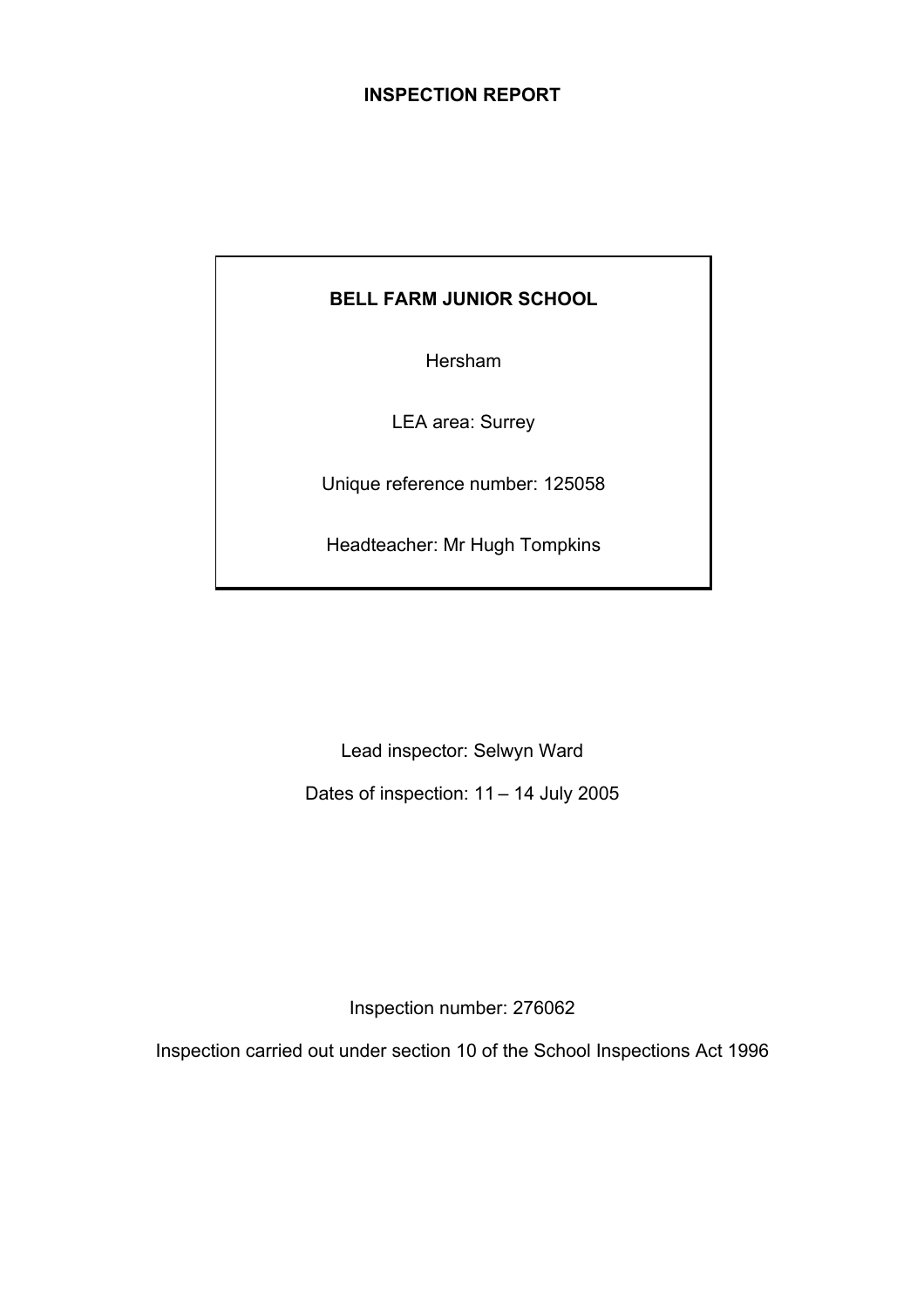## © Crown copyright 2005

This report may be reproduced in whole or in part for non-commercial educational purposes, provided that all extracts quoted are reproduced verbatim without adaptation and on condition that the source and date thereof are stated.

Further copies of this report are obtainable from the school. Under the School Inspections Act 1996, the school must provide a copy of this report and/or its summary free of charge to certain categories of people. A charge not exceeding the full cost of reproduction may be made for any other copies supplied.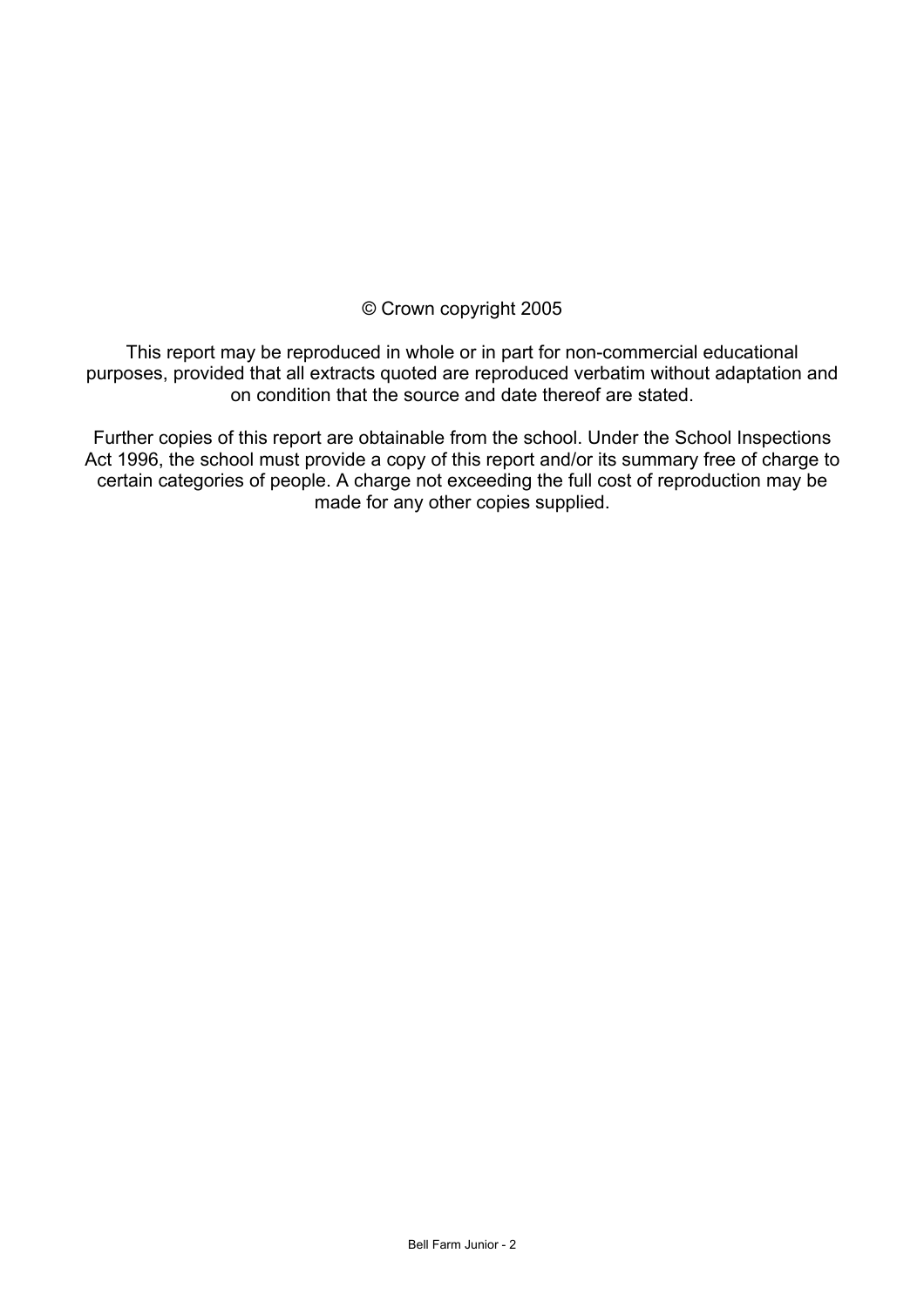## **INFORMATION ABOUT THE SCHOOL**

| Type of school:                         | Junior                          |  |  |  |  |
|-----------------------------------------|---------------------------------|--|--|--|--|
| School category:                        | Community                       |  |  |  |  |
| Age range of pupils:                    | $7 - 11$                        |  |  |  |  |
| Gender of pupils:                       | Mixed                           |  |  |  |  |
| Number on roll:                         | 472                             |  |  |  |  |
| School address:                         | Hersham Road                    |  |  |  |  |
|                                         | Hersham                         |  |  |  |  |
|                                         | <b>Walton-on-Thames</b>         |  |  |  |  |
|                                         | Surrey                          |  |  |  |  |
| Postcode:                               | <b>KT12 5NB</b>                 |  |  |  |  |
| Telephone number:                       | 01932 224009                    |  |  |  |  |
| Fax number:                             | 01932 219369                    |  |  |  |  |
| Email address:                          | head@bell-farm.surrey.sch.uk    |  |  |  |  |
| Website address:                        | http://www.bellfarmschool.co.uk |  |  |  |  |
| Appropriate authority:                  | Governing body                  |  |  |  |  |
| chair<br>Name<br>οf<br>of<br>governors: | Mrs Lesley Jackson              |  |  |  |  |
| οf<br>Date<br>inspection:               | previous 20 - 23 September 1999 |  |  |  |  |

## **CHARACTERISTICS OF THE SCHOOL**

Bell Farm is a very large junior school in the suburban village of Hersham. All but a small number of pupils are white and of British background. There are no pupils at an early stage of learning English as an additional language. Pupils come from a wide range of social backgrounds, but they are average, overall, as is reflected in the average number known to be eligible for free school meals. A high proportion of pupils have special educational needs, and an above average number have a statement of special educational needs. These cover a range of needs, but the largest proportion is for moderate learning difficulties. Pupils are of broadly average ability when they join the school, although the current Year 6 started at the school with generally below average skills in writing. Bell Farm Junior has been through a series of leadership changes since the last inspection, including a period when there was a succession of temporary headteachers before the current head was appointed in 2004.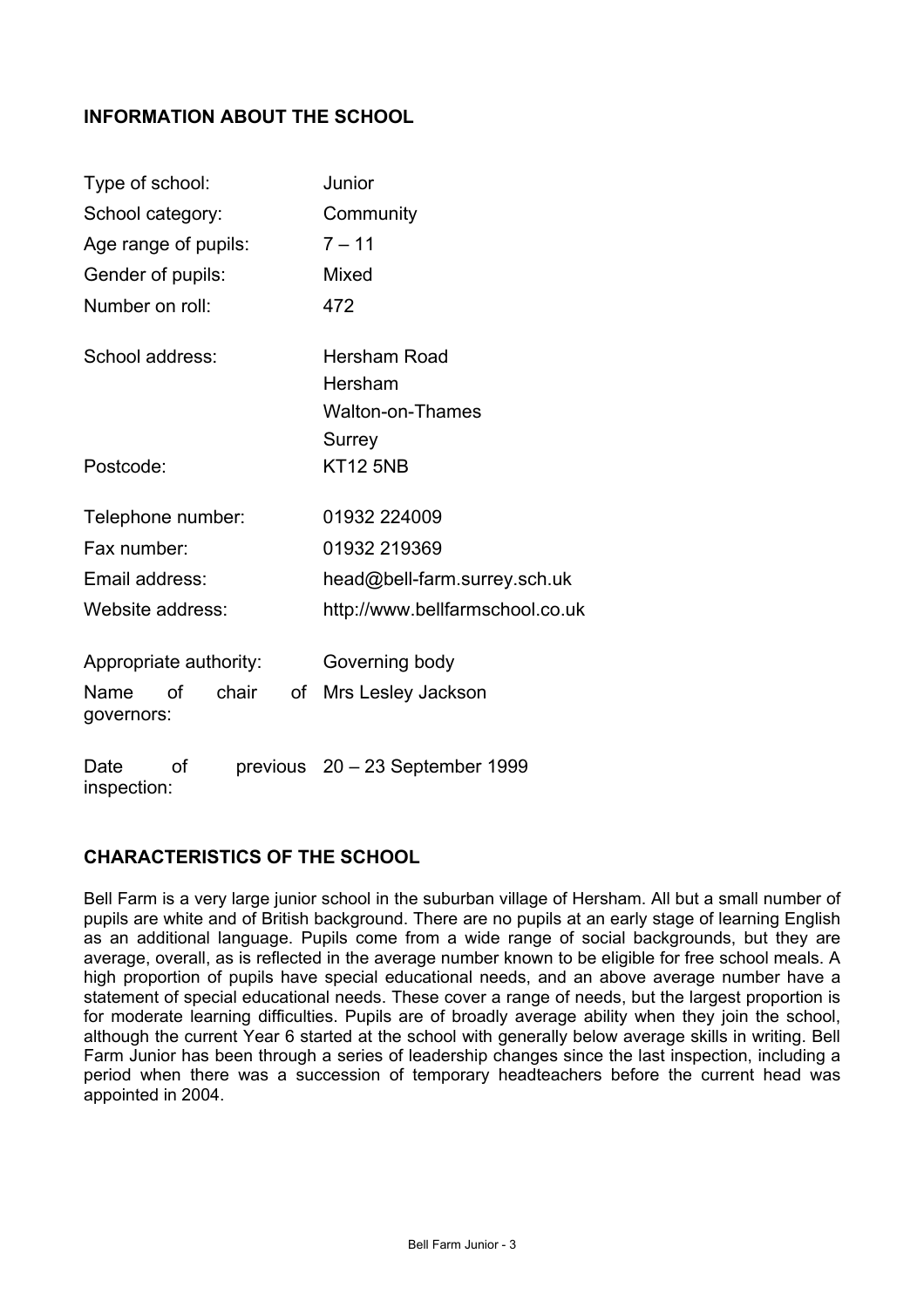# **INFORMATION ABOUT THE INSPECTION TEAM**

| Members of the inspection team |                     |                | <b>Subject responsibilities</b>                                                                                                                                                |
|--------------------------------|---------------------|----------------|--------------------------------------------------------------------------------------------------------------------------------------------------------------------------------|
| 9271                           | Selwyn Ward         | Lead inspector |                                                                                                                                                                                |
| 32677                          | <b>Brian Horley</b> | Lay inspector  |                                                                                                                                                                                |
| 2756                           | Mike Barron         | Team inspector | English; information and communication<br>technology (ICT); geography; history;<br>religious education; personal, social and<br>health education; special educational<br>needs |
| 27654                          | Robina Scahill      | Team inspector | Mathematics; science; art and design;<br>design and technology; music; physical<br>education; French                                                                           |

The inspection contractor was:

Serco QAA Herringston Barn **Herringston Dorchester**  Dorset DT2 9PU

Any concerns or complaints about the inspection or the report should be made initially to the inspection contractor. The procedures are set out in the leaflet *'Complaining about Ofsted Inspections'*, which is available from Ofsted Publications Centre (telephone 07002 637833) or Ofsted's website (www.ofsted.gov.uk).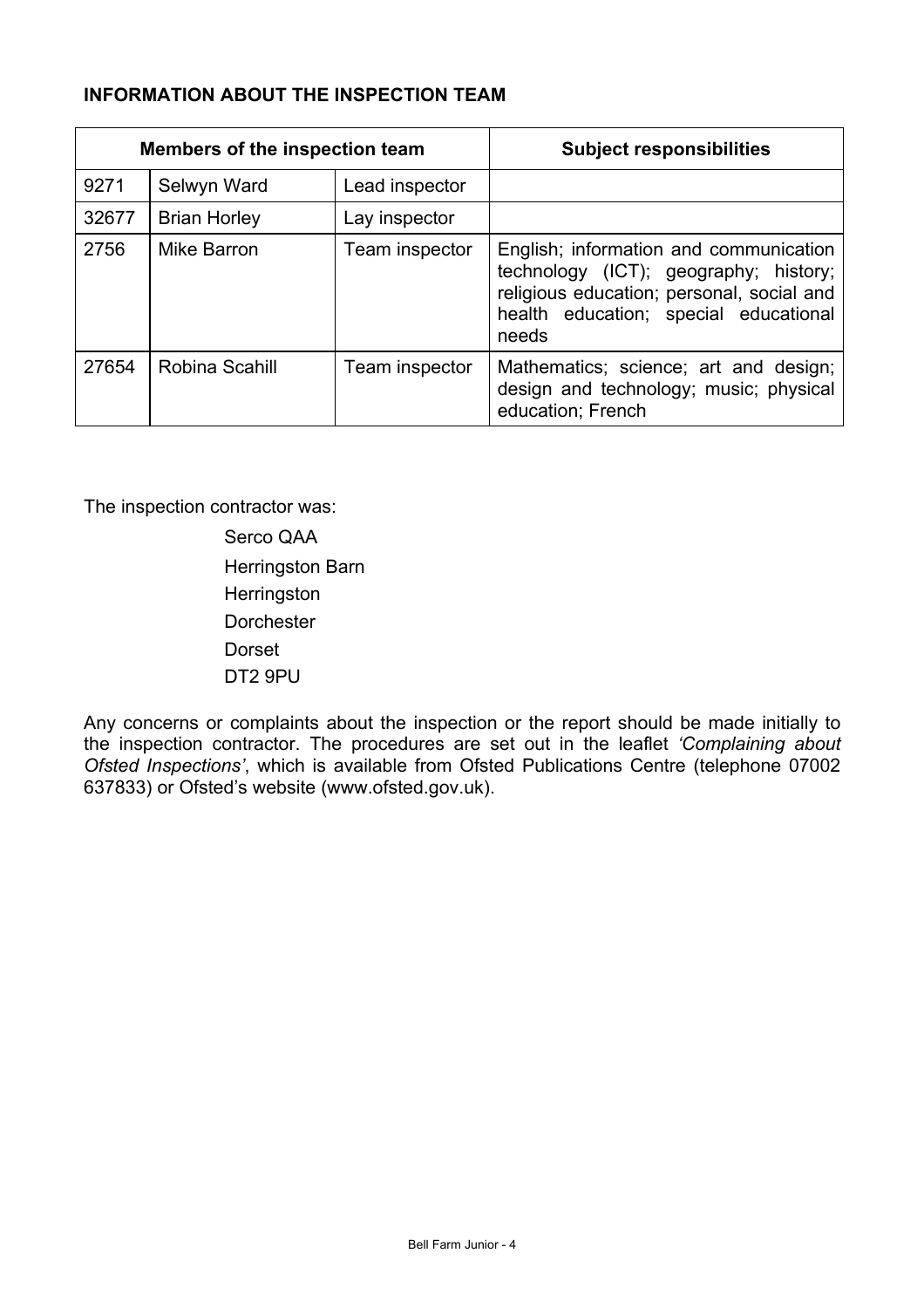# **REPORT CONTENTS**

|                                                                       | Page |
|-----------------------------------------------------------------------|------|
| <b>PART A: SUMMARY OF THE REPORT</b>                                  | 6    |
| <b>PART B: COMMENTARY ON THE MAIN INSPECTION FINDINGS</b>             |      |
| <b>STANDARDS ACHIEVED BY PUPILS</b>                                   | 9    |
| Standards achieved in subjects                                        |      |
| Pupils' attitudes, values and other personal qualities                |      |
| <b>QUALITY OF EDUCATION PROVIDED BY THE SCHOOL</b>                    | 12   |
| Teaching and learning<br>The curriculum<br>Care, guidance and support |      |
| Partnership with parents, other schools and the community             |      |
| <b>LEADERSHIP AND MANAGEMENT</b>                                      | 16   |
| <b>PART C: THE QUALITY OF EDUCATION IN SUBJECTS</b>                   | 19   |
| <b>PART D: SUMMARY OF THE MAIN INSPECTION JUDGEMENTS</b>              | 27   |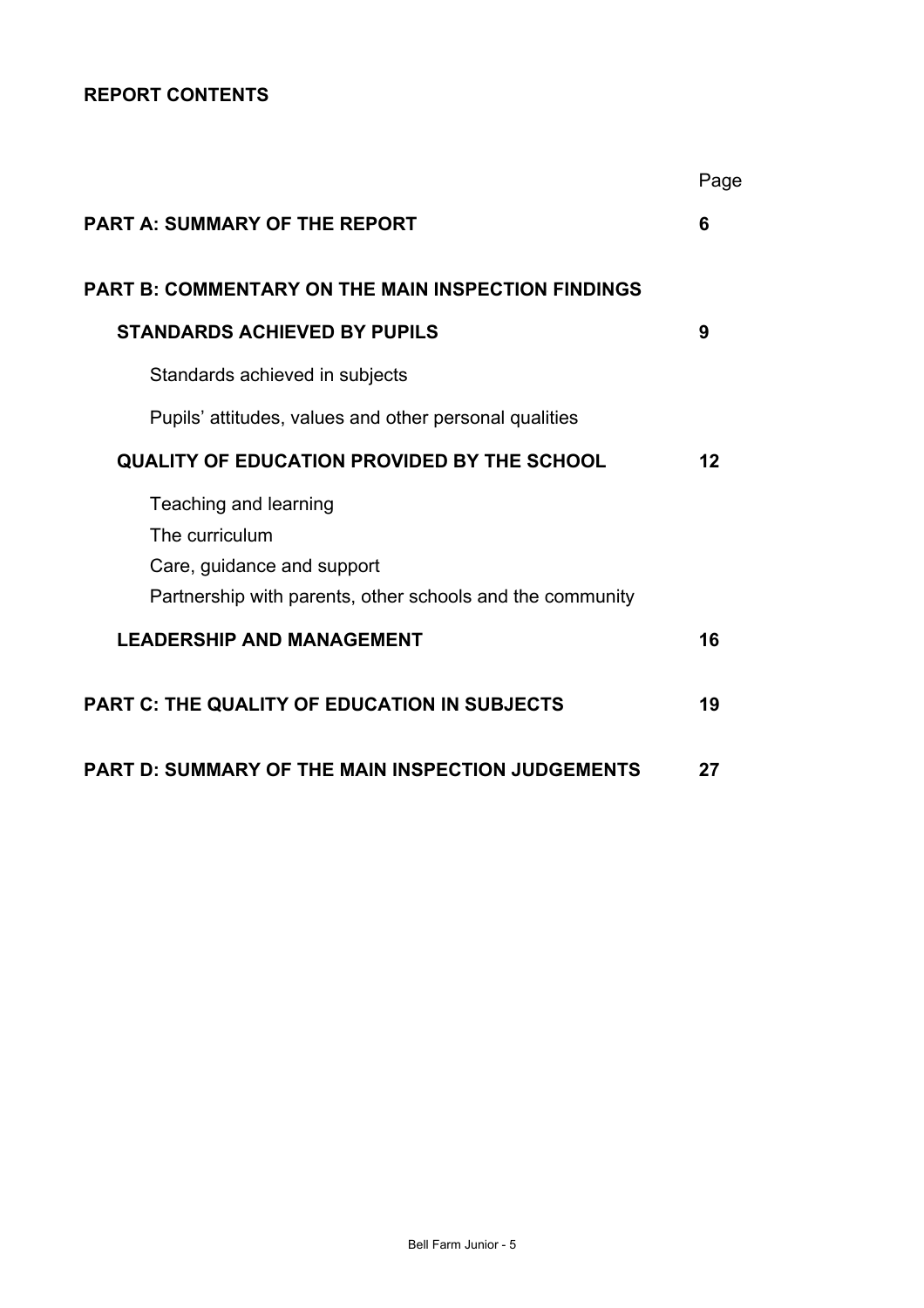## **PART A: SUMMARY OF THE REPORT**

#### **OVERALL EVALUATION**

Bell Farm Junior School provides a **good quality of education** for its pupils. The headteacher and senior leadership team have been very successful in building an effective staff team and in establishing an ethos where pupils are keen to do well. The school provides good value for money.

The school's main strengths and weaknesses are:

- The teaching is good, and girls and boys of all abilities achieve well.
- The school provides very well for pupils' personal development and, as a result, pupils behave well, get on well with one another and are enthusiastic in lessons.
- Bell Farm is very well equipped and benefits from an enviable, attractive site and some first-rate facilities, but some of the classrooms get too hot in summer and are too cold in winter.
- Pupils have not had enough opportunities to apply what they have learnt to their own investigations and problem-solving.
- There are very good arrangements for the care and welfare of pupils.
- Pupils benefit from a very good range of clubs and other extracurricular activities.

Improvement since the last inspection is satisfactory, overall, but recent improvement has been very good – reversing declines that followed an extended period when the school had no permanent headteacher in post. Previously identified weaknesses in the leadership of subjects, the use of information and communication technology (ICT) and learning about other cultures, have all been successfully tackled.

| Results in National<br>Curriculum tests at the end |      | similar schools |      |      |
|----------------------------------------------------|------|-----------------|------|------|
| of Year 6, compared with:                          | 2002 | 2003            | 2004 | 2004 |
| English                                            |      |                 |      |      |
| mathematics                                        |      |                 |      |      |
| science                                            |      |                 |      | в    |

#### **STANDARDS ACHIEVED**

*Key: A - well above average; B – above average; C – average; D – below average; E – well below average. Similar schools are those whose pupils attained similarly at the end of Year 2.* 

Inspectors judge pupils' achievement by looking at the progress they make over their time in school as well as how well they do in lessons. **Achievement is good.** This is true for boys and girls of all abilities, including the most able and those with special educational needs. Pupils are of broadly average ability when the join the school. In English, Year 6 pupils have made good progress over their time in school. With the disruptive effect of the several changes in temporary leadership, pupils in Year 6 have made satisfactory progress over time in mathematics and science, but their achievement in lessons is now good. This matches the achievement of pupils in Years 3 to 5. By Year 6, pupils attain average standards in all of the subjects inspected, except for art, where standards are above average. Able pupils achieve well because teachers set them challenging work. Less able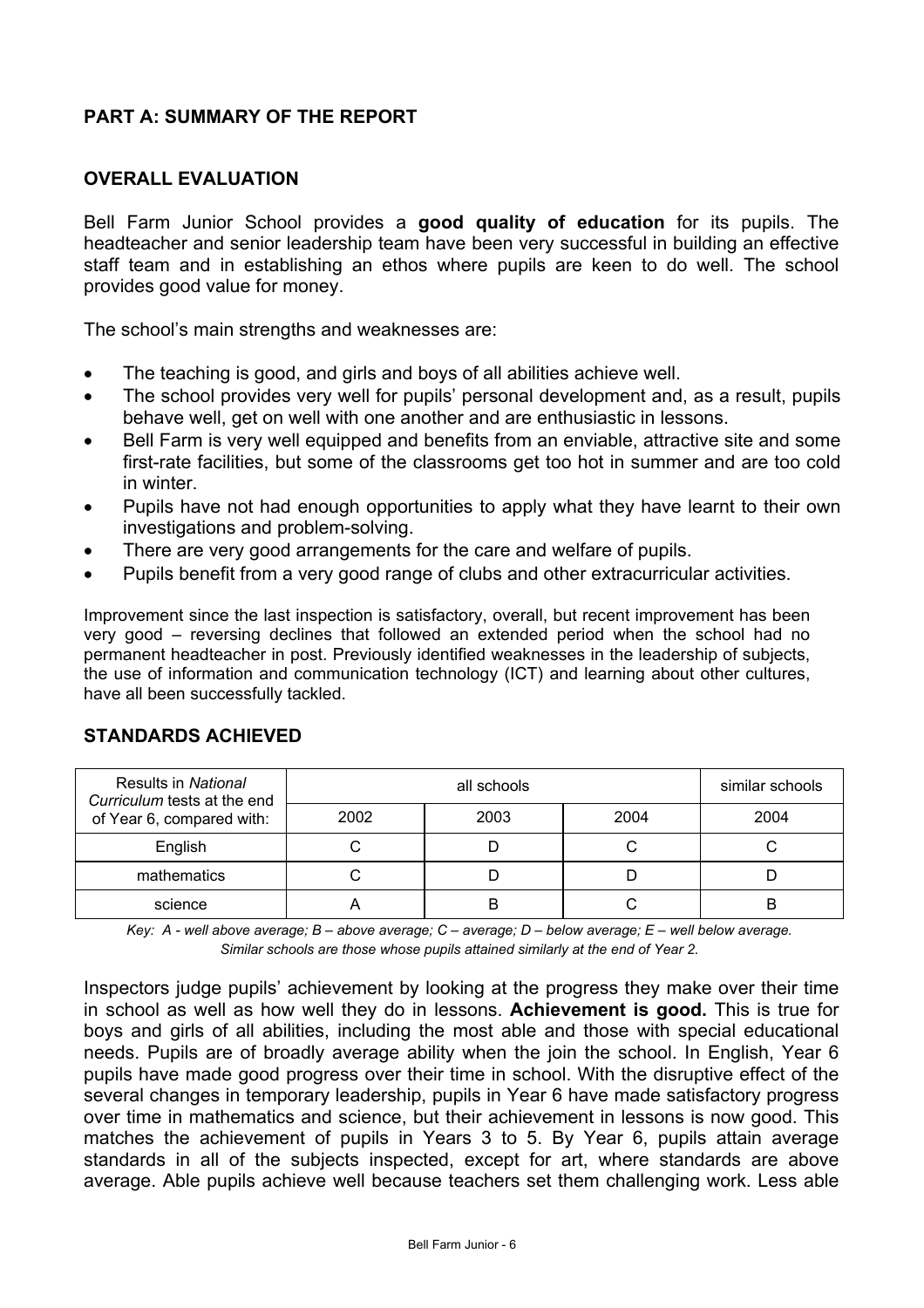pupils, and those with special educational needs, also achieve well because they are given good support in lessons.

**Pupils' personal qualities, including their spiritual, moral, social and cultural development, are very good.** Parents reported that behaviour and attitudes deteriorated over the period when there was no permanent headteacher in post, but there has been very substantial recent improvement, so that the school now has a very positive ethos. Pupils learn to take responsibility for their actions and are encouraged to behave well, not simply because of the threat of sanctions but because they have chosen it as the right thing to do. Girls and boys from different social and ethnic backgrounds work and get on well with one another. They enjoy and are proud of their school. They are well motivated, work with concentration in lessons and are keen to learn. Attendance is satisfactory.

#### **QUALITY OF EDUCATION**

**The quality of education provided is good**. *National Curriculum* requirements are fully met and the curriculum is enriched through a very good range of extracurricular activities. The school is increasingly making links between subjects so that, for example, pupils learning in history about the Romans use what they have learnt in art, design and technology and physical education. There are good links with the local community and with other schools, including the neighbouring secondary school to which most pupils transfer at the end of Year 6. Parents are kept very well informed and the school has developed a very effective partnership with them that helps them to help their children learn. Pupils are looked after very well and they feel that their views are strongly valued. They benefit from very good guidance and support, based on careful tracking of how well they are doing, and this is helping to raise standards of achievement. The school is very well resourced and has some first-rate facilities within an enviable four-acre site, but though the school has been successful in establishing a very good climate for learning, its climate control is a problem: classrooms are very hot at the height of summer and are cold in winter!

**Teaching and learning are good**. Lessons are very well planned so that work is closely matched to pupils' different abilities. Teachers have high expectations and, in the best lessons, the pace is brisk so that pupils work hard and get a lot done. Questioning is used well to confirm that pupils understand and to ensure that all are fully involved in the lesson. Teachers make effective use of ICT to help make lessons interesting. They get on well with their pupils and are consistent in following the revised school aims to ensure that pupils are encouraged to make the right choices rather than just do as they are told. In some lessons, however, opportunities are missed for pupils to develop and express their own ideas and apply what they have learnt to solve problems. Teaching assistants provide good support, particularly to pupils who need extra help, including those with special educational needs. Homework is used well, and pupils have a clear understanding of what is expected of them. They value also the good marking and assessment.

## **LEADERSHIP AND MANAGEMENT**

**The quality of leadership and management is very good**. The leadership of the headteacher is excellent. He has been highly effective in precisely identifying and putting into practice what needed to be done to restore the ethos of the school and to raise achievement. He has been successful in building a very effective leadership team that has together driven forward the very good recent improvement. Governance is good. Governors are supportive of the school and ensure that all legal requirements are met. They have helped to keep the school together during its past difficulties.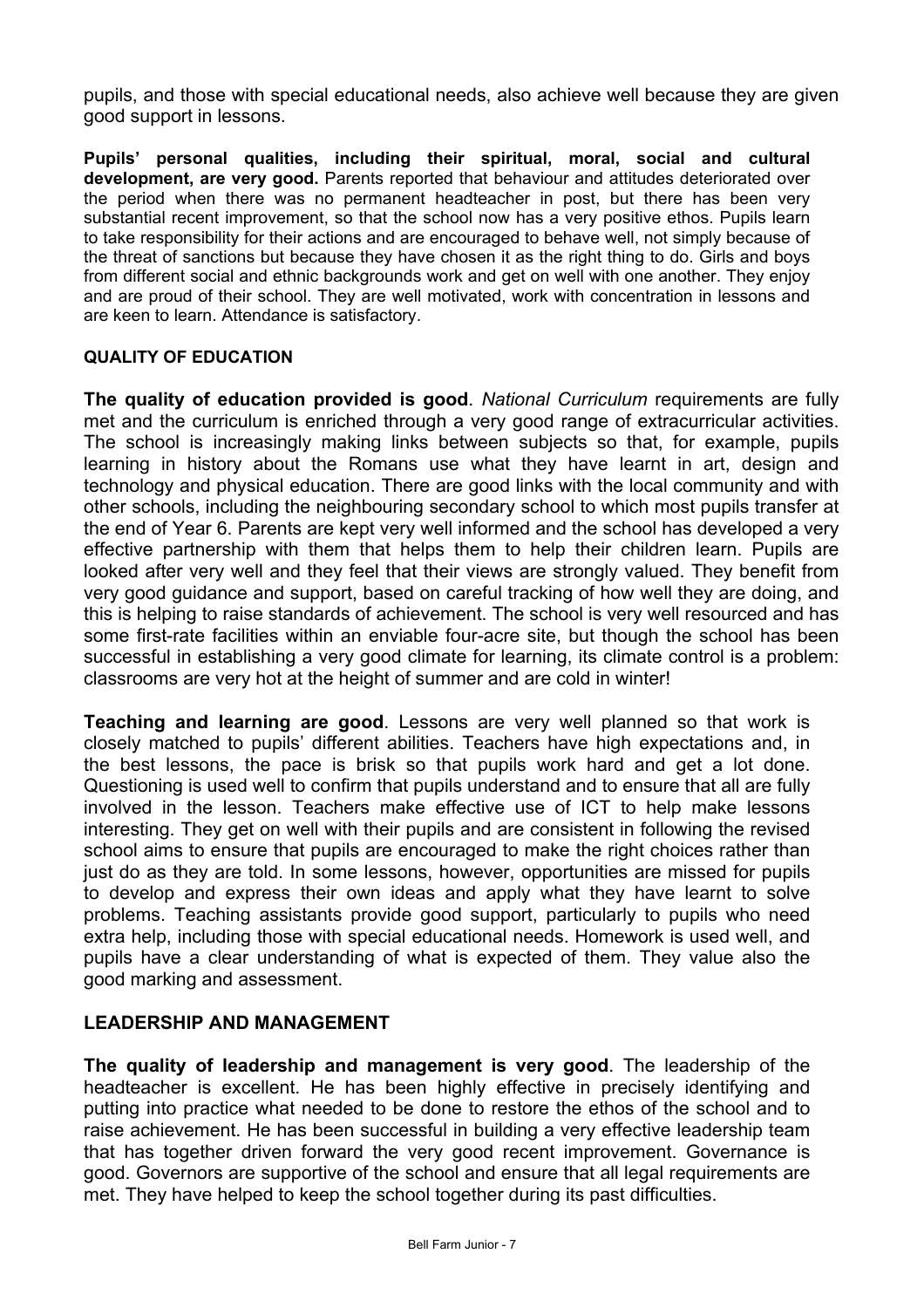# **PARENTS' AND PUPILS' VIEWS OF THE SCHOOL**

Parents and pupils express favourable views of most things about the school. Some parents voiced concerns over bullying but discussions with pupils confirm that these are mostly historic. Pupils express confidence that any rare incidents of bullying are dealt with well.

#### **IMPROVEMENTS NEEDED**

The most important things the school should do to improve are:

- Further develop opportunities for pupils to apply what they have learnt in carrying out their own investigations and problem-solving.
- Explore options for better regulating the temperature in classrooms.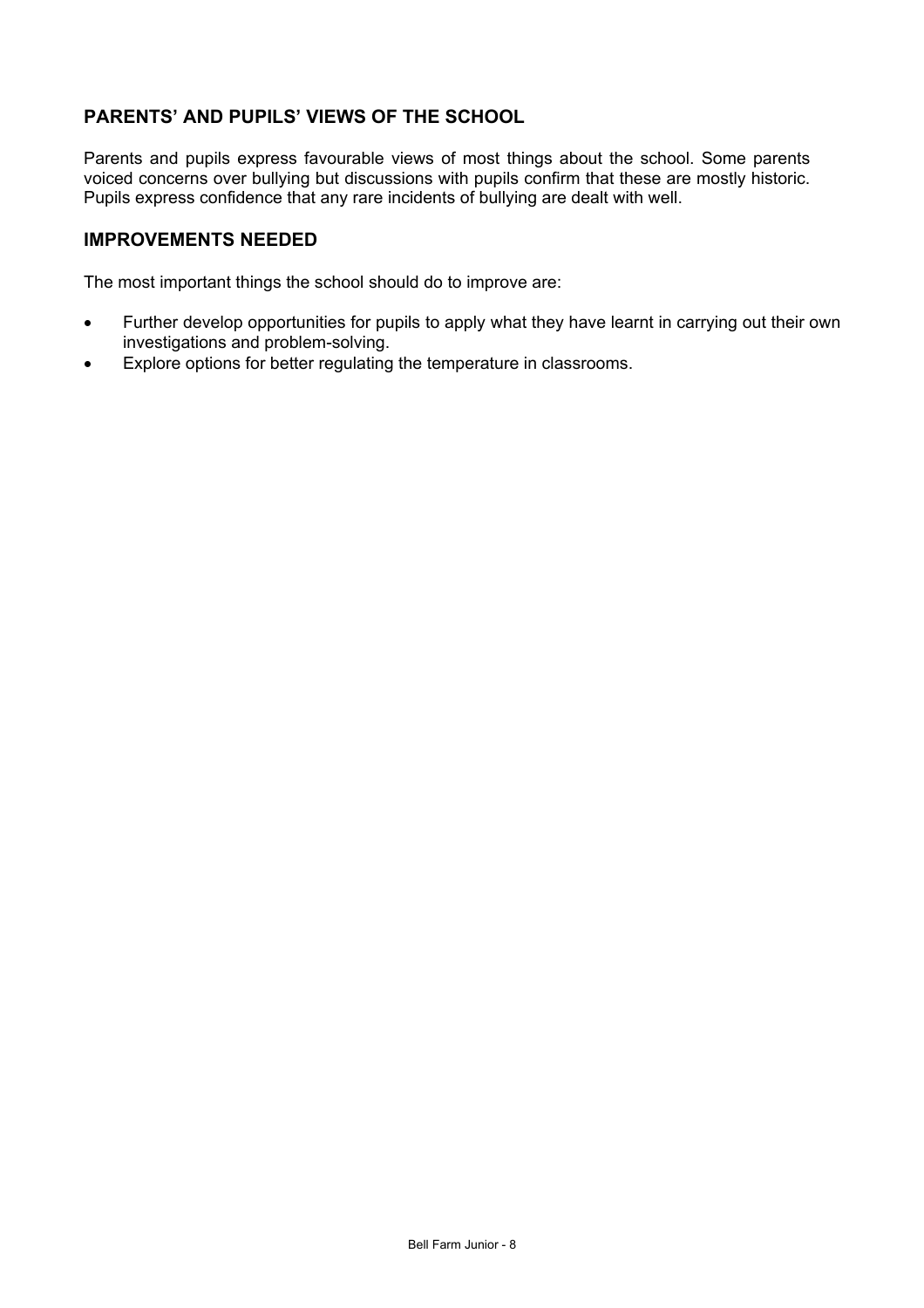## **STANDARDS ACHIEVED BY PUPILS**

## **Standards achieved in subjects**

Standards are average in English, mathematics and science. Boys and girls are now achieving well in all subjects.

#### **Main strengths and weaknesses**

- Pupils' achievement which slipped following the period when the school had no permanent headteacher in post – is now good as a result of the good teaching.
- Able pupils do well because teachers set them challenging work.
- Less able pupils, and those with special educational needs, achieve well because they are given good support in lessons.

#### **Commentary**

- 1. Inspectors judge pupils' achievement by looking at the progress they make over their time in school as well as how well they do in lessons. Pupils are of broadly average ability when they join Bell Farm Junior, as measured by the results of the test they took when they were in Year 2 of their infant schools. The current Year 6 had below average skills in writing when they started in Year 3.
- 2. The table below shows the average points scores attained in the Year 6 tests in 2004 (with the 2003 scores in brackets). One point represents roughly one term's progress, so the table shows, for example, that pupils in Year 6 last year were, on average, nearly a term ahead of pupils nationally in science but about half a term behind the average in mathematics. Although pupils had taken the 2005 tests before the inspection, no comparative data was available at the time of the inspection to enable inspectors to judge the results in comparison with those of other schools. Test scores in 2005 were broadly similar to those in 2004.

| Standards in: | School results | National results |
|---------------|----------------|------------------|
| English       | 26.7 (26.2)    | 26.9 (26.8)      |
| mathematics   | 26.5 (26.4)    | 27.0 (26.8)      |
| science       | 29.4 (29.5)    | 28.6 (28.6)      |

#### *Standards in national tests at the end of Year 6 – average point scores in 2004*

*There were 114 pupils in the year group. Figures in brackets are for the previous year.* 

3. In the past, Year 6 test results have been above average but they have slipped in the last three years as a result of the disruption over an extended period when there was no permanent headteacher at the school. With a much more settled learning environment and good teaching throughout the school, pupils are now making good progress. Work seen in Years 3 to 5 indicates that standards are beginning to rise again, with much work that is above average. In the current Year 6, standards are above average in art, and average in English, mathematics, science, ICT and religious education (which were all of the subjects inspected in full). This shows that pupils in the current Year 6 have achieved satisfactorily over the period since they joined the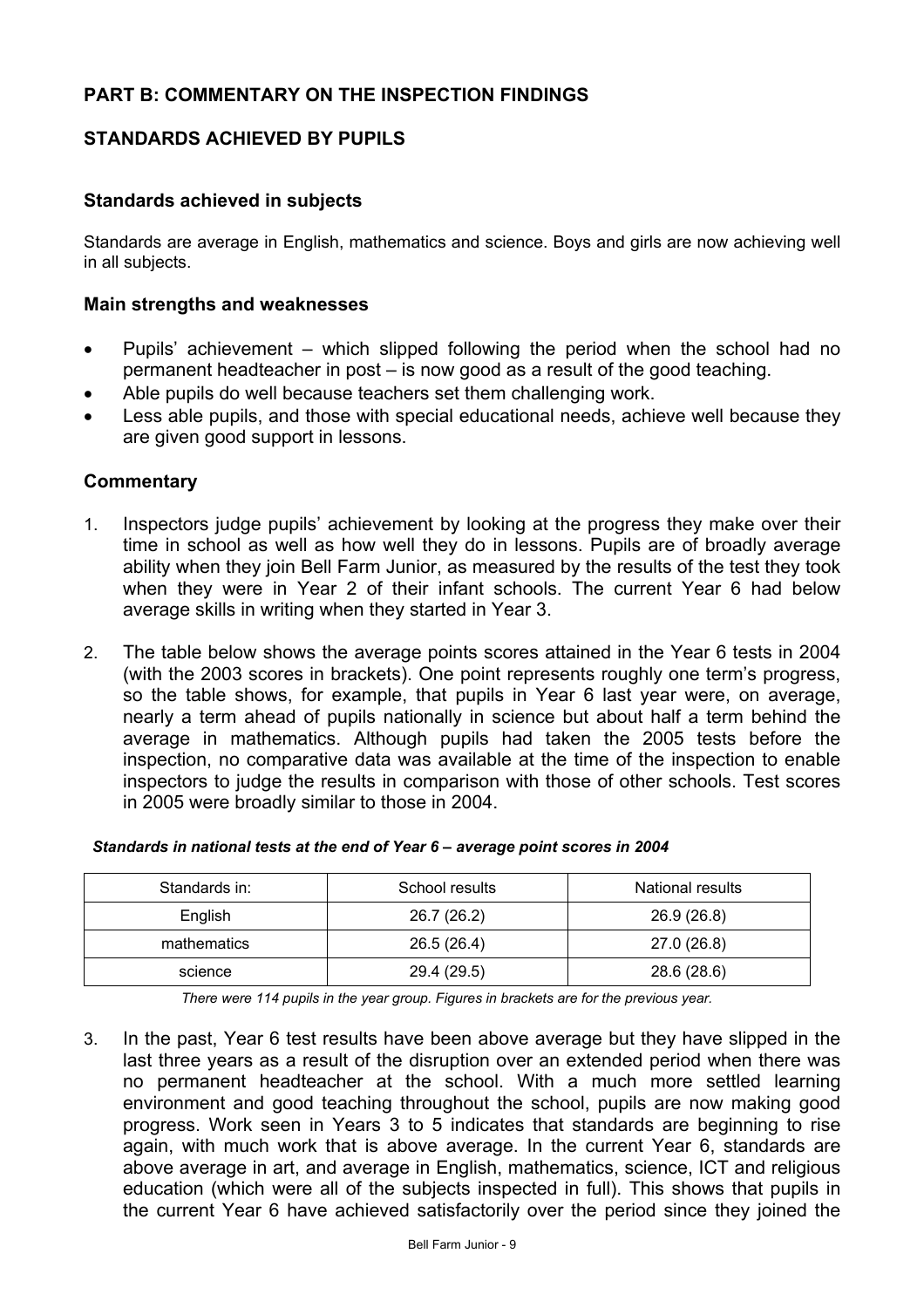school in Year 3 but, taking account of how well pupils are currently doing in lessons throughout the school, achievement at Bell Farm is now good.

4. In the 2004 tests, girls did better than boys, and by a larger margin than seen nationally. Given that that year group included almost twice as many boys as girls, this contributed to depressing the overall test scores. The leadership of the school has been successful in encouraging boys' performance, to the extent that inspectors found no significant difference in achievement between boys and girls. Past results have also suggested that pupils have not done as well in mathematics as in other subjects, but inspectors found that, throughout the school, pupils are now achieving well in this subject, particularly as a result of the action taken over the past year to support pupils identified by the school as not doing as well as might be expected from their infant school test results. Pupils' achievement in lessons is good because work is carefully matched to their abilities and builds on what they have learnt before. This means that able pupils achieve well because they are set challenging work. Less able pupils, and those with special educational needs, achieve well because they benefit from good support, both in terms of the match of work to their ability and the help they are given in lessons by teaching assistants.

#### **Pupils' attitudes, values and other personal qualities**

Pupils' behaviour is good and their attitudes to learning are very good. Pupils' personal qualities are very good and their spiritual, moral social and cultural development is fostered very well. Attendance is satisfactory.

#### **Main strengths and weaknesses**

- Pupils are enthusiastic in lessons and keen to learn.
- The school has been very effective in developing pupils' increased sense of responsibility for their own actions.
- The school prepares pupils very well for life in multi-cultural Britain.
- More could be done to improve attendance.

## **Commentary**

#### *Ethnic background of pupils*

| <b>Exclusions in the last school year</b> |  |  |  |
|-------------------------------------------|--|--|--|
|                                           |  |  |  |

| Categories used in the Annual School Census | No of<br>pupils on<br>roll | Number of<br>fixed period<br>exclusions | <b>Numbe</b><br>perma<br>exclus |
|---------------------------------------------|----------------------------|-----------------------------------------|---------------------------------|
| White - British                             | 426                        | 9                                       | 3                               |
| White – Irish                               | 2                          | 0                                       | $\Omega$                        |
| White – any other White background          | 6                          | $\Omega$                                | $\Omega$                        |
| Mixed – White and Black Caribbean           | 1                          | 0                                       | $\Omega$                        |
| Mixed - White and Black African             | 2                          | $\Omega$                                | 0                               |
| Mixed – any other mixed background          | 4                          | $\Omega$                                | 0                               |
| Asian or Asian British - Indian             | 6                          | 0                                       | $\Omega$                        |
| Asian or Asian British - Pakistani          | 1                          | 0                                       | 0                               |
| Asian or Asian British – Bangladeshi        |                            | 0                                       | 0                               |

| No of<br>pupils on<br>roll | Number of<br>fixed period<br>exclusions | Number of<br>permanent<br>exclusions |
|----------------------------|-----------------------------------------|--------------------------------------|
| 426                        | 9                                       | 3                                    |
| $\overline{2}$             | N                                       | n                                    |
| 6                          | 0                                       |                                      |
|                            | N                                       | n                                    |
| $\overline{2}$             | n                                       |                                      |
| 4                          | ი                                       |                                      |
| 6                          | ი                                       | n                                    |
|                            | n                                       |                                      |
|                            |                                         |                                      |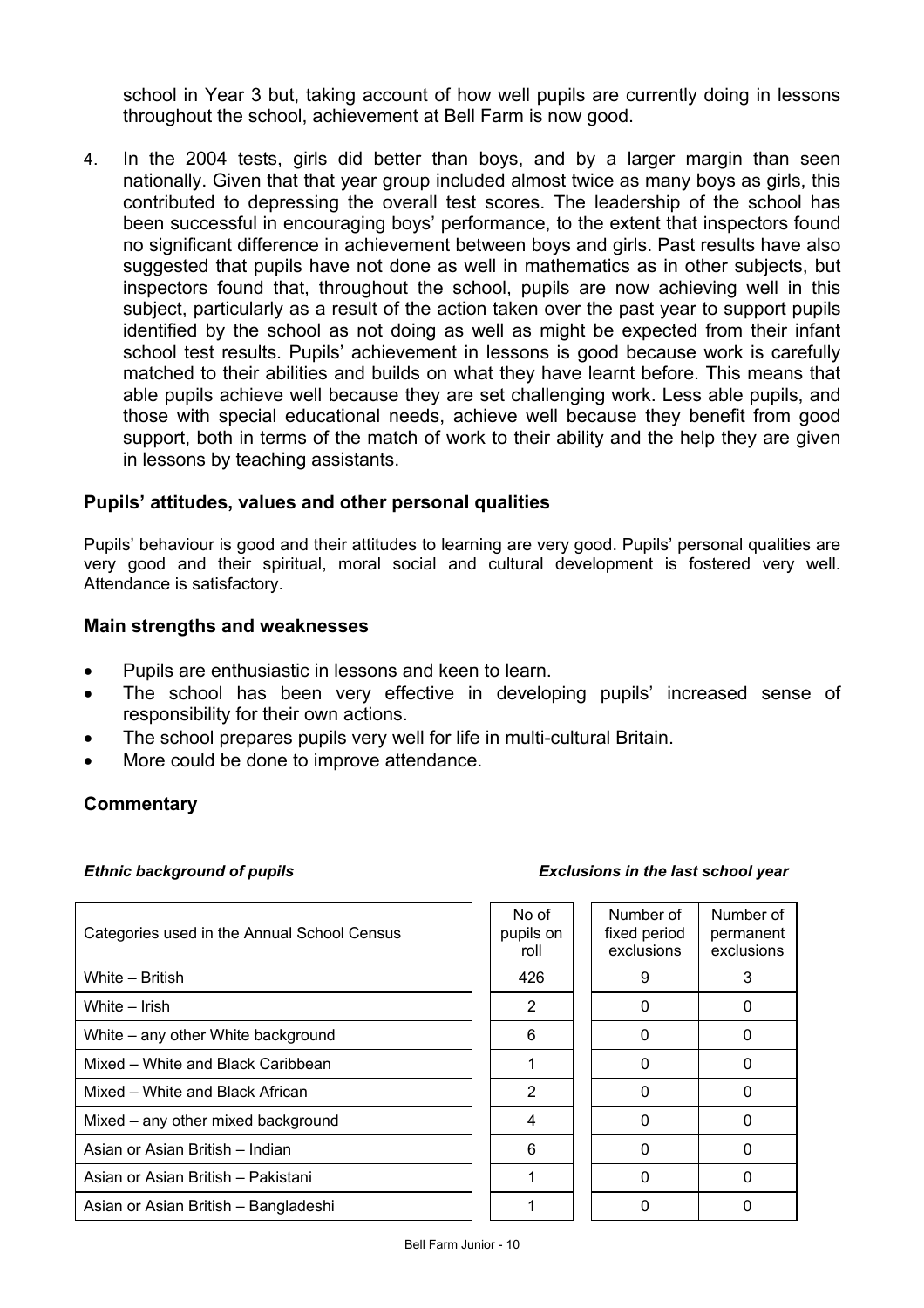| Asian or Asian British – any other Asian background |  |  |  |
|-----------------------------------------------------|--|--|--|
| Black or Black British - African                    |  |  |  |
| Chinese                                             |  |  |  |
| No ethnic group recorded                            |  |  |  |

*The table gives the number of exclusions, which may be different from the number of pupils excluded.*

- 5. In the last inspection report, behaviour was described as very good. It is now good. Parents say that standards of behaviour deteriorated badly during the period when there was no permanent headteacher at the school. However, the current headteacher has introduced a new behaviour policy which is having a beneficial impact. This is best seen in formal occasions such as assemblies, when behaviour is very good. Pupils are consistently encouraged to take responsibility for their own actions and consider the impact of them. A significant minority of parents expressed concern regarding bullying at the school. During the inspection, pupils spoke of their confidence that on the rare occasions when incidents occur, the school took immediate and effective action to deal with them. At lunchtimes, for example, the lunchtime supervisors have a very clear understanding of how to deal with any such instances. There have been nine fixed term exclusions involving three pupils. Despite the school's attempts to work with the pupils and their parents, severe behaviour issues resulted in their permanent exclusion.
- 6. Pupils enjoy coming to school and are enthusiastic in lessons and the wide variety of extracurricular activities offered by the school. They respond well to teachers' high expectations and work hard: listening carefully, and settling to individual or collaborative work sensibly and without fuss. Pupils' very good attitudes, which maintain the high standard found at the last inspection, contribute to the good progress they make. The inspection took place in a period of extremely hot weather but, despite the conditions, pupils maintained concentration throughout the day. Pupils' enthusiasm extends to their involvement in the many clubs and other activities offered by the school. Pupils are proud of their school and want to contribute to it through the many responsibilities such as the school council. Year 3 pupils talk positively about the help they receive from the Year 6 pupils who help them as learning mentors. The mentors also help in classes, running games during wet weather.
- 7. There is very good provision for pupils' spiritual, moral, social and cultural development which at the last inspection was good. In assemblies and in lessons, pupils are given many opportunities to consider and reflect upon their principles and beliefs. They develop an understanding that they have choices and that good behaviour is a positive choice not a response to imposed discipline. Pupils are encouraged to be active members of the school as a community. They react positively to the improvements to the dining hall and are committed to the rules of behaviour that they helped to form. The school works very well to prepare pupils for life in multi-cultural Britain. Through assemblies, lessons and visits, pupils are introduced to the beliefs and practices of a wide variety of faiths and cultures.

#### *Attendance in the latest complete reporting year (%)*

| Authorised absence |  |  | Unauthorised absence |     |
|--------------------|--|--|----------------------|-----|
| School data        |  |  | School data          | 0.7 |
| National data      |  |  | National data        | 0.4 |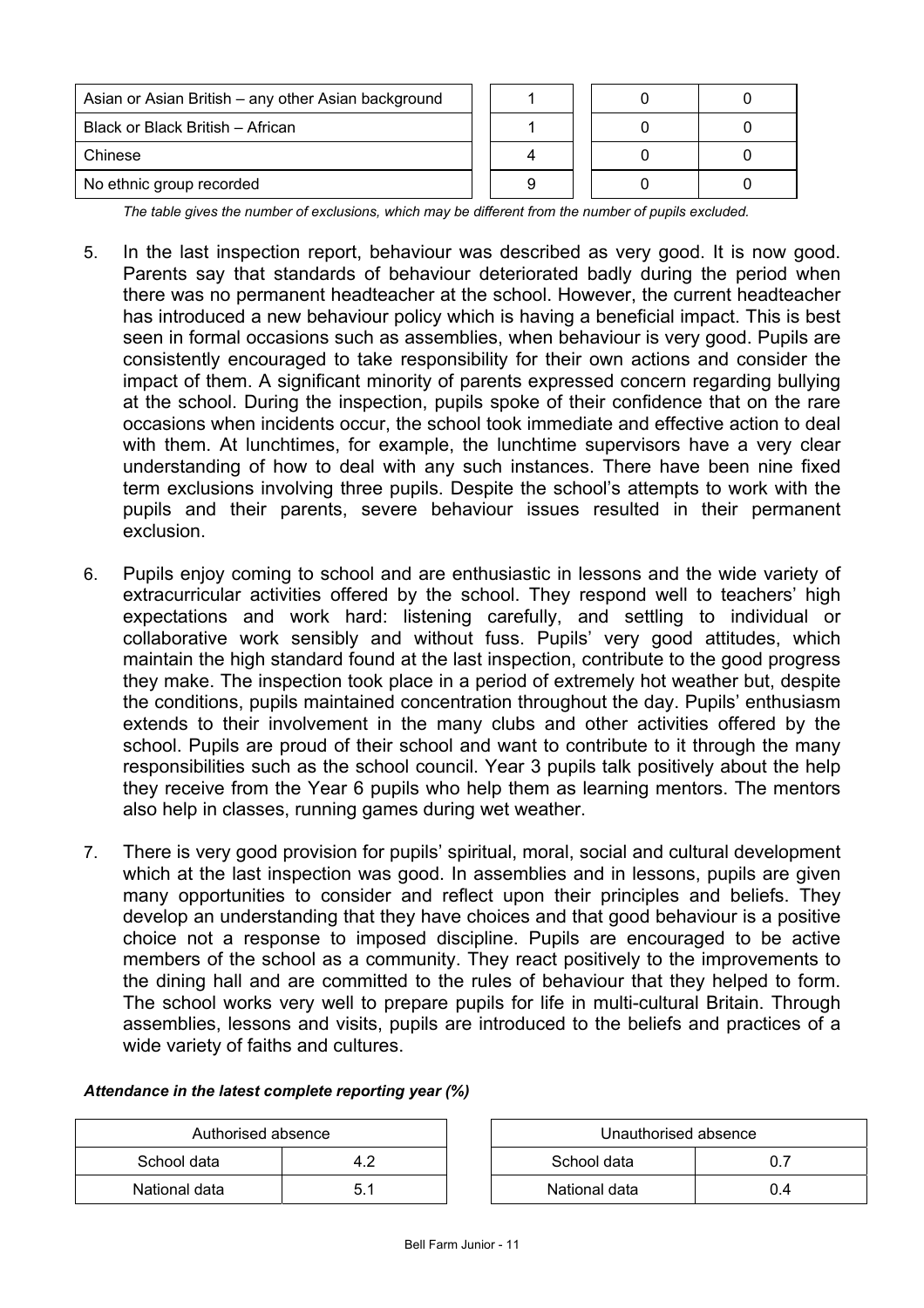*The table gives the percentage of half days (sessions) missed through absence for the latest complete reporting year.*

8. Attendance is satisfactory, as it was at the last inspection. The school has established satisfactory systems for monitoring absence although parents are not contacted on the first day of any unexplained absence. However, levels of absence remain in line with the national average and unauthorised absence remains above the national average, in part because the school has become stricter in its discouragement of lateness – with pupils recorded as absent when they are very late. Punctuality, which records show was very poor last year, has been significantly improved with the introduction of the bell to Bell Farm. As a result, punctuality is now good and lessons start promptly.

## **QUALITY OF EDUCATION PROVIDED BY THE SCHOOL**

The quality of education provided by the school is good. The curriculum is good and very well enriched by a wide range of extracurricular activities. Teaching, learning and assessment are good. Pupils benefit from very good guidance, care and support, and the school has built a very effective partnership with parents.

## **Teaching and learning**

Teaching and learning are good. Assessment is good.

#### **Main strengths and weaknesses**

- Lessons are very well planned to help pupils to build on what they have learnt before.
- Teachers have high expectations and ensure that work is well matched to pupils' different abilities.
- Most lessons have a brisk pace so that pupils work hard and get a lot done.
- Marking gives pupils good guidance on what they need to do to improve.
- Teachers make good use of ICT to help make lessons interesting.
- Pupils do not always have enough opportunities to develop and express their own ideas when they undertake problem-solving activities.

## **Commentary**

#### *Summary of teaching observed during the inspection in 47 lessons*

| Excellent | Very good | Good     | Satisfactory | Unsatisfactor | Poor | Very Poor |
|-----------|-----------|----------|--------------|---------------|------|-----------|
|           | 10(21%)   | 24 (51%) | 13 (28%)     |               |      |           |

*The table gives the number of lessons observed in each of the seven categories used to make judgements about lessons; figures in brackets show percentages where 30 or more lessons are seen.* 

9. Teaching and learning are good, which is similar to the judgement in the last inspection report. Assessment is better than it was at the time of the last inspection. Effective monitoring of teaching and learning by the school's leadership team has resulted in a commendable consistency between the four classes in each year group, with all teachers following the school's revised aim to encourage pupils to make the right choices rather than just do as they are told. Teachers have good subject expertise and they have a good relationship with their pupils. Teaching assistants work effectively alongside class teachers, providing well-focused support to pupils who need help with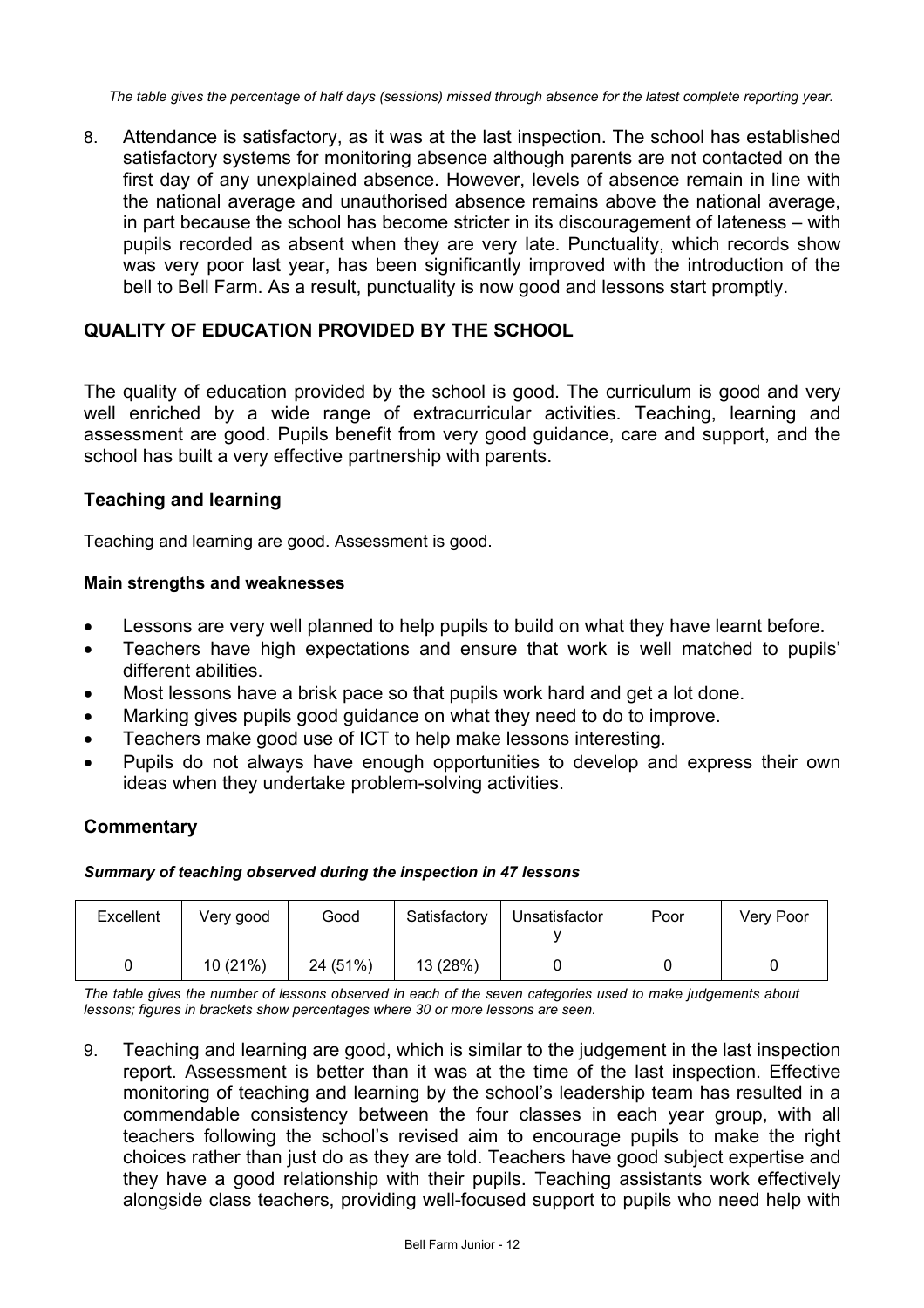their learning, including those with special educational needs. It is as a result of this good support that these pupils make good progress.

- 10. Lessons are very well planned, making effective use of assessment information, so that work is closely matched to pupils' different abilities. This is true even within the English and mathematics classes that are organised into ability sets, so that the range of different abilities within the sets is properly catered for. This very good planning helps to ensure that pupils are able to build effectively on what they have learnt before.
- 11. Throughout the school, all lessons have clear learning objectives with success criteria that are explained to the pupils so that they know what it is that they are expected to learn. Teachers generally return to these at the end of the lesson, involving the pupils in assessing for themselves and indicating to the teacher whether or not they feel they have achieved the success criteria. Teachers do not always record this information, however, so that sometimes, particularly where the end of the lesson is a little rushed, the indication from some pupils that they are not sure they have understood can go unnoticed.
- 12. Teachers have high expectations, both of behaviour and of pupils' work. Work is challenging – contributing to pupils' good achievement in lessons – and, in most lessons, activities are varied and time is used well. In these lessons, when pupils are set tasks to complete, they are given strict time limits. As a result, pupils work hard and get a lot done. In some lessons, however, teachers' introductions go on too long, with pupils expected to sit listening passively for half an hour or more.
- 13. Every classroom has an interactive whiteboard, which links a computer to a video projector, and teachers use this technology effectively to help make lessons interesting. Good use is made of questioning, both to check that pupils understand and to ensure that all are fully involved. Although pupils are expected to put up their hands rather than call out answers, teachers do not just take answers from those that volunteer them – firing questions also at those who may be more reluctant to volunteer so that every pupil is kept on their toes.
- 14. The headteacher and leadership team have correctly identified improving pupils' problem-solving skills as a whole-school priority. Although increased emphasis is being given to problem-solving activities and investigations in science, teachers often give too much direction to the pupils. As a result, pupils do not have enough opportunities to develop and express their own ideas and apply what they have learnt to working out techniques and solutions of their own.
- 15. Homework is used well to build on work in lessons, and pupils know what homework to expect. Older pupils appreciate that their regular homework is a helpful preparation for the challenges of secondary school. Marking and assessment are good and are strongly valued by the pupils. In English, assessment is very good because marking gives very clear guidance to pupils on exactly what they need to do to improve their work and comments are followed up in subsequent marking. In some other subjects, including mathematics, there are examples of very good marking, but sometimes work is merely acknowledged with ticks, and opportunities are missed to formally record or follow up points for improvement. The school has correctly identified this in its own monitoring of assessment and has prioritised plans to focus further on improving assessment.

## **The curriculum**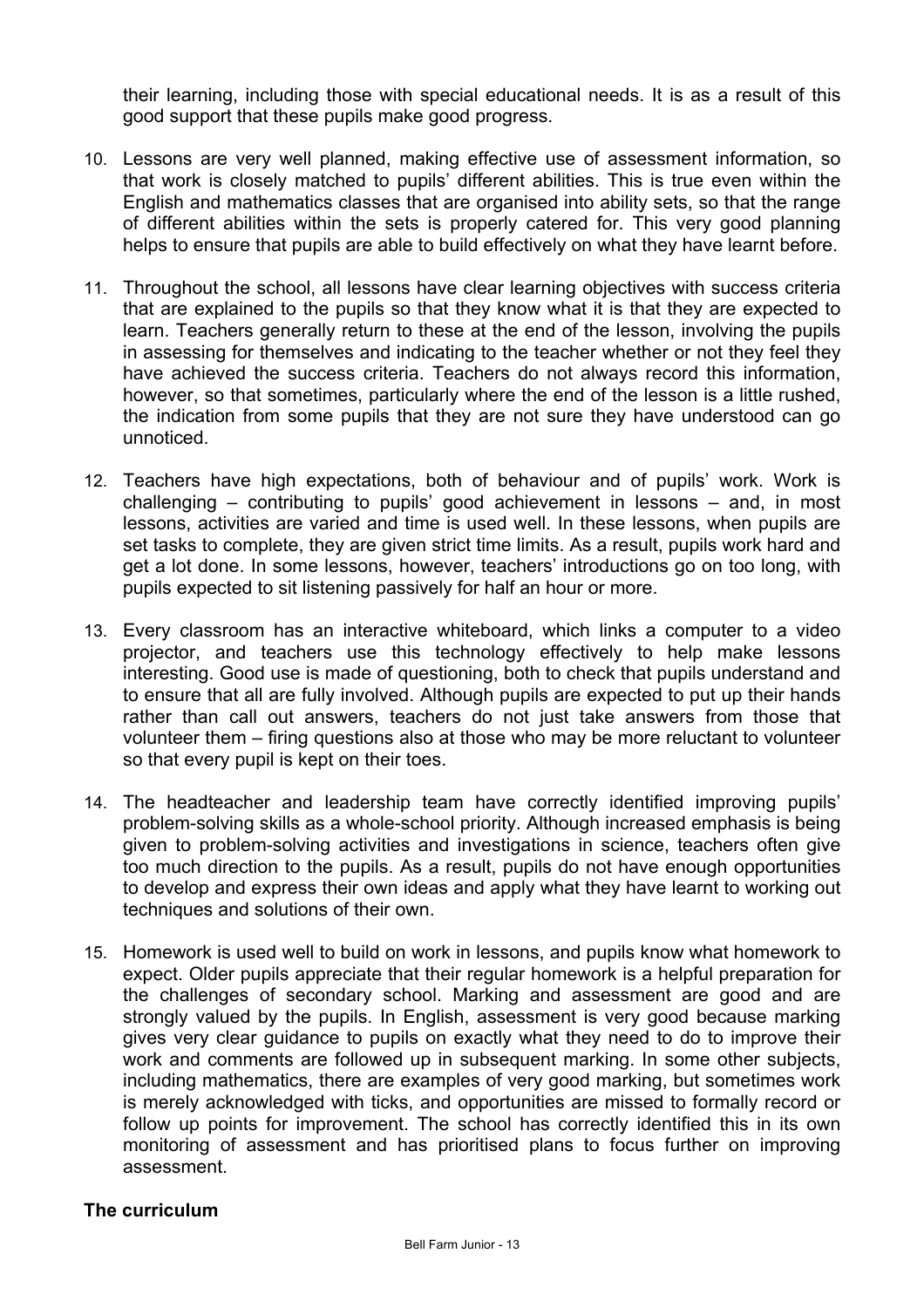The curriculum provided by the school is good. There is a very good range of extracurricular activities. Accommodation and resources are good overall.

#### **Main strengths and weaknesses**

- Pupils benefit from a very good range of clubs and other extracurricular activities.
- The school's very good range of resources is used very effectively to enhance learning.
- Some classrooms get too hot in summer and are cold in winter.
- Provision for pupils with special educational needs is good and enables them to achieve well.

#### **Commentary**

- 16. The school's curriculum is broad and well balanced and fully meets the requirements of the *National Curriculum* and the locally agreed syllabus for religious education. It is reviewed on a regular basis in order to ensure that it promotes both learning and the personal development of pupils effectively and also provides good equality of access and opportunity. There is a good match of teachers and support staff to the curriculum. Classrooms are organised well and displays make them interesting and attractive. Schemes of work are in place for all subjects and the school has taken effective steps to tackle the weaknesses identified in the last inspection by making more effective use of ICT to support learning in English, mathematics and other subjects.
- 17. Pupils in all year groups benefit from the very good range of well-planned extracurricular activities and visits and visitors to the school that enrich and promote learning. The opportunities for pupils to take part outside the school day in sporting activities, music and the creative arts are very good and pupils also have the opportunity to go on a number of residential visits in order to broaden their experience of the world they live in.
- 18. Although the school is very well resourced and benefits from spacious indoor learning areas and extensive outdoor facilities, some classrooms suffer from extremes of temperature. They are much too hot and stuffy at the height of summer and evidently too cold in winter. This inevitably affects pupils' concentration, and this was evident during several lessons observed during the inspection. During one afternoon religious education lesson in Year 6, some pupils were visibly perspiring even though the doors and windows were open and a fan was in use. It was to their great credit that most pupils achieved well in learning about religious beliefs and practices even though the classroom was unintentionally generating Middle Eastern climatic conditions.
- 19. The good support of teaching assistants, working in close partnership with class teachers, enables pupils with special educational needs to take a full and active part in lessons. The special educational needs co-ordinator has developed very effective procedures for the early identification and close monitoring of pupils with possible learning, emotional, physical or behavioural difficulties. Pupils who are assessed as having special educational needs are provided with individual education plans that precisely detail the support they require. These plans are implemented very well and contain specific targets for pupils to achieve which feature suitably small steps in learning. As a result, pupils with special education needs achieve as well as other pupils in all year groups.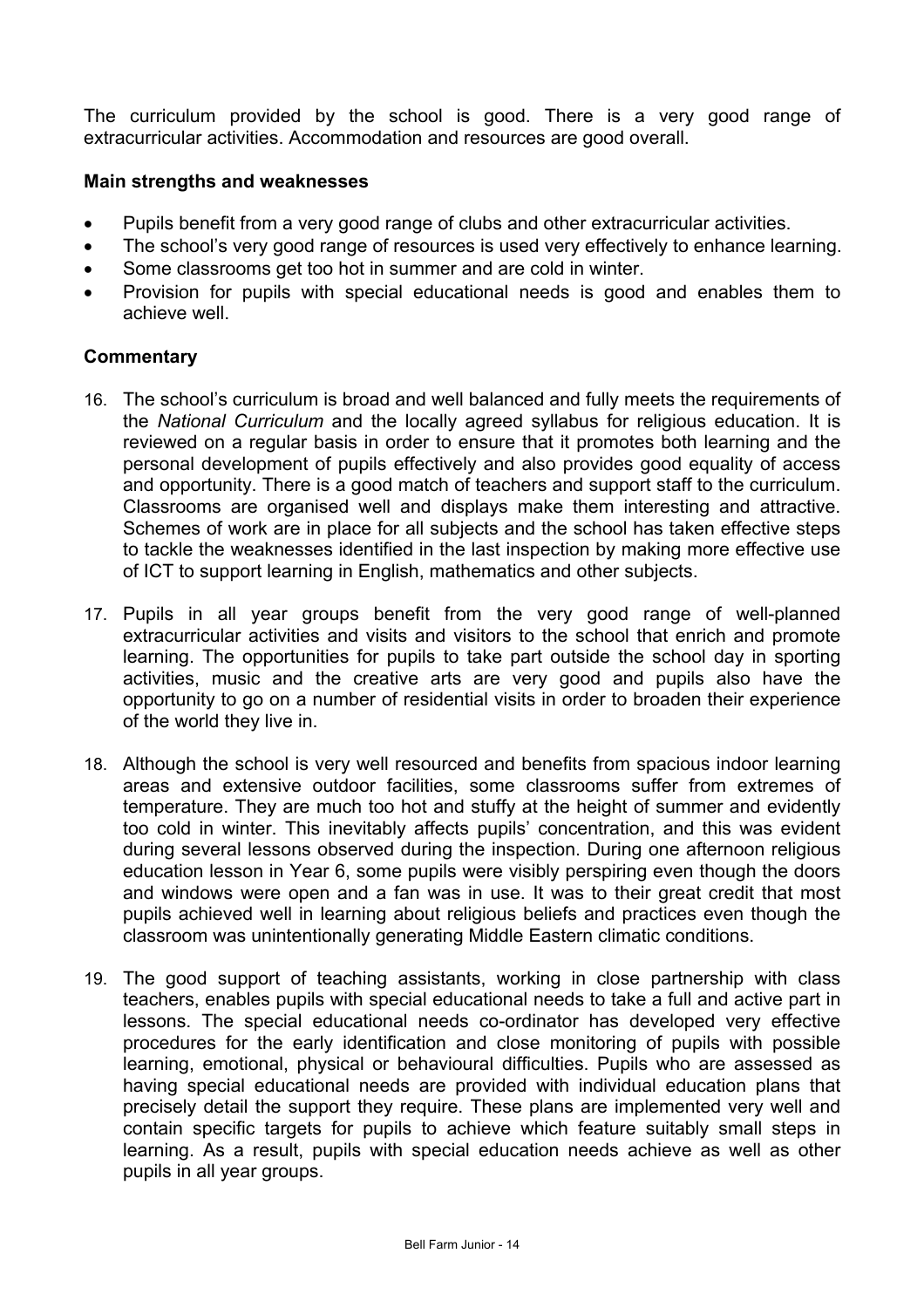## **Care, guidance and support**

The school provides a very good standard of care and very good advice and guidance for its pupils. There are very good arrangements to seek and act upon pupils' views.

#### **Main strengths and weaknesses**

- Very good systems ensure that pupils work in a safe and secure environment.
- Pupils benefit from very good guidance and support to help ensure they achieve their best.
- There are very good relationships between pupils and members of staff.
- The school uses surveys and the school council to seek pupils' views and act on them.

## **Commentary**

- 20. In the last inspection report, the standard of care was judged to be satisfactory. It is now very good. The school has a very positive ethos where every child is valued as an individual. Termly site surveys are carried out which involve both staff and governors. These surveys, and the ongoing logs kept by staff, help to ensure that any potential hazards are quickly rectified. The school is clean and tidy, with pupil volunteers, who take a pride in their school, collecting litter around the play areas at lunchtime. Child protection procedures are very good and all staff have received recent training. There are very effective routines for dealing with minor accidents and administering medicines. Recent improvements to the dining hall provide pupils with a pleasant environment and healthy eating is encouraged through the new menus and salad bar. Risk assessment is well established for visits, and the governors regularly review the school accident book so that problems are recognised and dealt with. This is a large site and very good care is provided by the team of lunchtime supervisors.
- 21. Pupils benefit from very good advice and support which is an improvement on the last inspection when it was good. Induction procedures are very thorough. Very good liaison with the two main local infant schools ensures that the needs of individual pupils are well met. Parents and children then have the opportunity to visit the school and meet the staff and other pupils. Parents also receive a very comprehensive welcome pack and Year 6 pupils act as mentors to new arrivals helping them to settle into their new environment. Pupils who are likely to experience particular problems transferring to the main secondary school receive additional targeted support and counselling. Academic progress is carefully monitored and used to provide specific, attainable targets that assist pupils to improve their standards of achievement. Relationships between pupils and staff are very good and pupils' personal development is very well founded on children's ability to make choices.
- 22. Procedures for monitoring and supporting the academic progress and personal development of pupils with special educational needs are very good. Information about pupils is used very effectively to produce individual education plans of good quality. Parents are encouraged to be involved in both the drawing up of these plans and also in their reviews.
- 23. As in the last inspection, pupils play a very full part in the life of the school through the many opportunities they are given to take on responsibilities. Pupils' views are regularly canvassed through surveys, and there is a very effective school council. Pupils feel that they have been listened to over issues such as the provision of equipment in the playground and the behaviour rules in the new dining hall, which they renamed the *Tuck Inn*.

## **Partnership with parents, other schools and the community**

The school has very good links with parents and this has a positive impact on pupils' learning. Links with the other schools and the wider community are good.

#### **Main strengths and weaknesses**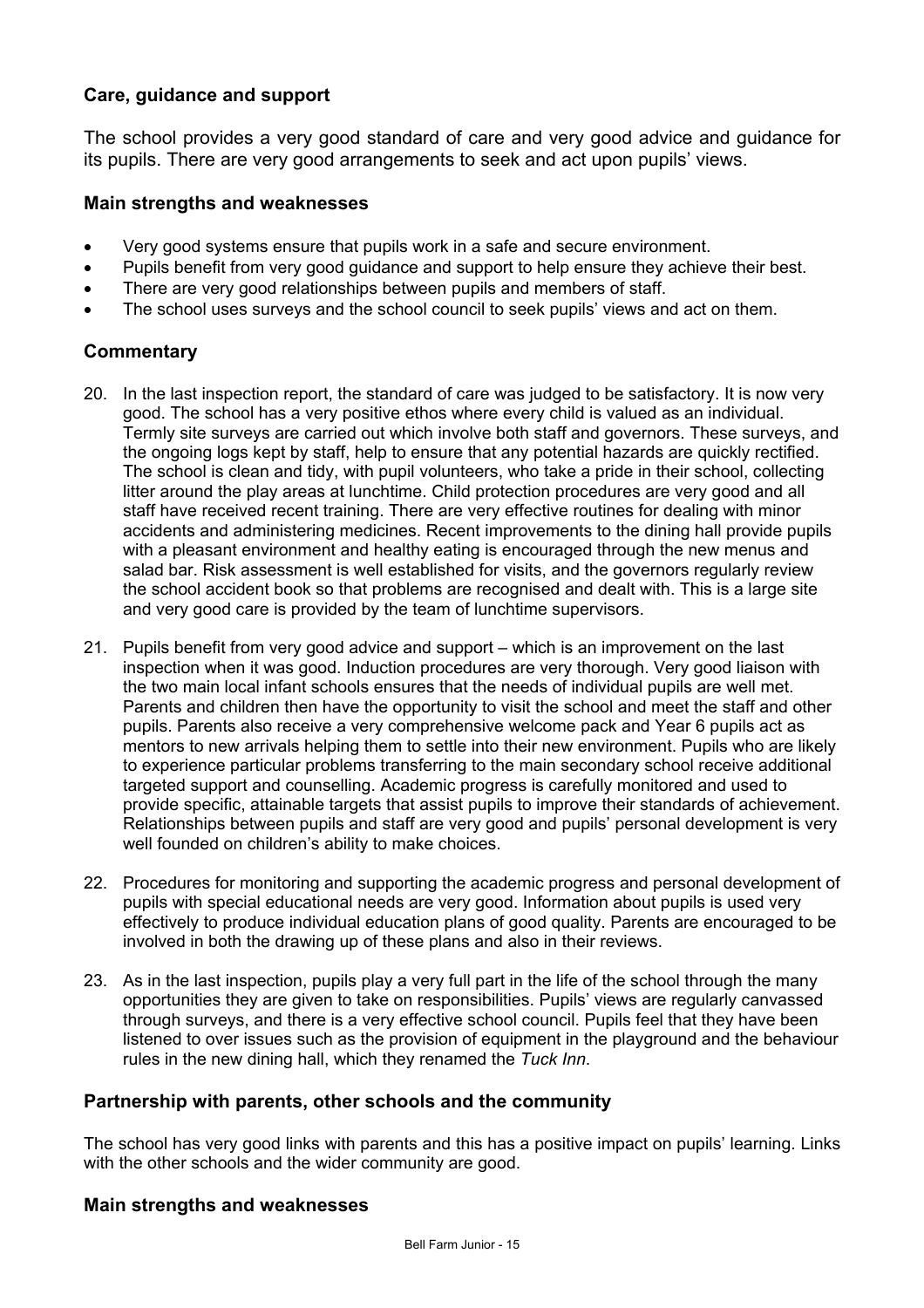- Parents are provided with very good information about the school and their child's progress.
- There are very good links with the neighbouring secondary school to which most pupils transfer at the end of Year 6.
- Strong community links have resulted in improved resources for the school.

#### **Commentary**

- 24. Most parents express positive views about the school, have confidence in the headteacher and recognise the very strong recent improvements. The partnership with parents is very good. Staff are readily accessible and the headteacher is out at the front of the school and in the playground before and after school. As a result, any concerns can be easily raised and problems quickly dealt with. Office staff are welcoming and the caretaker is on duty at the school entrance before and after school to help supervise the safe depositing of pupils by car. There is an active parent teacher association and a number of parents assist in school.
- 25. Parents receive very good information about the school and the progress of their children. When children join the school, parents receive a very comprehensive welcome pack containing routine information and a booklet on how to help their child learn. Annual school reports are very detailed and contain individual targets for the following year. Parents receive very good information about the curriculum and particularly value the recent parents' evenings on literacy and numeracy. The school has introduced a new professionally designed website. It gives parents access to a wide variety of information, including detailed pages on every subject area. This enables parents to provide very good support for their children's learning at home and at school.
- 26. Overall links with other school and colleges are good, which is an improvement on the satisfactory links found at the last inspection. The school works closely with the main local infant schools to ensure children's induction is handled well, but partnership with the wider group of local primary schools remains at an early stage of development. There are good links with all the secondary schools in the area and a very strong partnership with the neighbouring secondary school to which most pupils transfer at the end of Year 6. As a result, the transfer of pupils is very smooth. These links also help to broaden the curriculum with, for example, a teacher from the neighbouring secondary school taking a group of more able Year 6 pupils for mathematics. There are good links with the nearby Kingston University with the school providing a number of student-teacher placements.
- 27. The school plays an active part in the community and a number of groups make use of its facilities. A partnership is being developed with the children's charity UNICEF and children raise funds for the local hospice. Good links with two large, locally based companies have provided significant funds and resources. Very good links with the local church and the Woking mosque provide pupils with a valuable insight into the beliefs and practices of world religions.

## **LEADERSHIP AND MANAGEMENT**

The quality of leadership and management is very good. The leadership of the headteacher is excellent. Management and the leadership of other key staff are very good. Governance is good and all statutory requirements are fully met.

## **Main strengths and weaknesses**

- The headteacher has precisely identified the school's strengths and weaknesses and has been highly effective in restoring the very positive ethos of the school.
- Staff with leadership and management roles have been very effective in driving forward recent school improvement.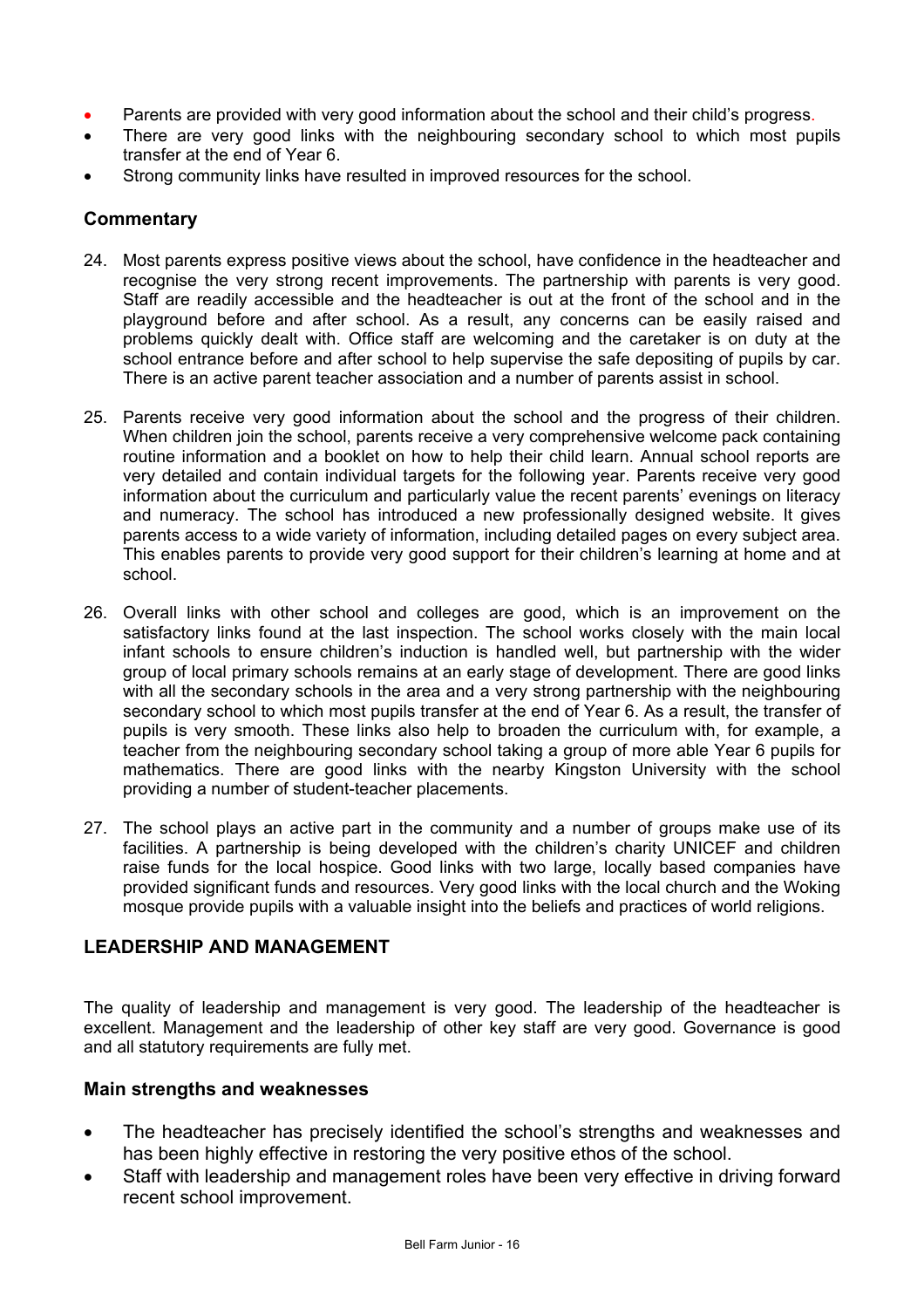• Governors are supportive of the school and have developed the confidence to offer constructive criticism and guidance to the headteacher and leadership team.

## **Commentary**

- 28. The headteacher was appointed in January 2004 after a series of short-term temporary interim headteachers following the illness and subsequent retirement of the previous permanent headteacher. Parents confirm that the instability during this interim period resulted in a sharp falling off of standards, attitudes and behaviour. The headteacher has been highly effective in reversing this decline. He has built a very effective leadership team that has resulted in very good recent improvement.
- 29. School policies have been revised and are consistently implemented, so that, for example, all staff encourage pupils to make moral choices rather than simply obeying imposed school rules. There has been an investment in redecorating and improving the school environment, both to promote learning and to help raise pupils' self-esteem. The school day has been reorganised, so that, for example, assemblies are held to give a calming and thoughtful start of the day rather than, as previously, as an activity scheduled just before lunch. Pupils have a growing pride in their school and are keen to do their best, and their very positive attitudes to learning are now contributing to their good achievement in lessons.
- 30. Weaknesses in subject leadership identified in the last inspection report have been very successfully tackled, so that every subject is well or very well led, and staff with leadership and management responsibilities are given appropriate training, support and time to carry them out. Teaching is very effectively monitored, precisely identifying what needs to be improved in order to raise the quality of learning and pupils' achievement. For example, the universal use in lessons of success criteria ensures that every pupil knows what it is they are expected to learn. The areas for development identified in this report correspond with priorities already in the school improvement plan, and careful monitoring of performance, for example of the difference in test scores between boys and girls, has been used effectively to focus support to improve the progress of pupils at risk of underachievement.
- 31. The leadership and management of special educational needs are very good, with very effective systems set up to help in the early identification, assessment and monitoring of pupils with learning difficulties. As a result of this structured approach, individual education plans are realistic with specific, attainable targets. This is a key factor in enabling pupils with special educational needs to achieve as well as other pupils throughout the school.
- 32. The school had a substantial underspend brought forward from previous years, amounting to around 20% of its annual income. Around half of this was spent last year on improvements to the buildings and resources and the school has plans for making appropriate use of the remaining surplus.

| Income and expenditure $(E)$ | Balances $(E)$ |
|------------------------------|----------------|
|                              |                |

#### *Financial information for the year April 2003 to March 2004*

| Income and expenditure $(E)$ |           | Balances (£)                        |         |  |
|------------------------------|-----------|-------------------------------------|---------|--|
| Total income                 | 1.406.723 | Balance from previous year          | 288,813 |  |
| Total expenditure            | 1.555.292 | Balance carried forward to the next | 140.244 |  |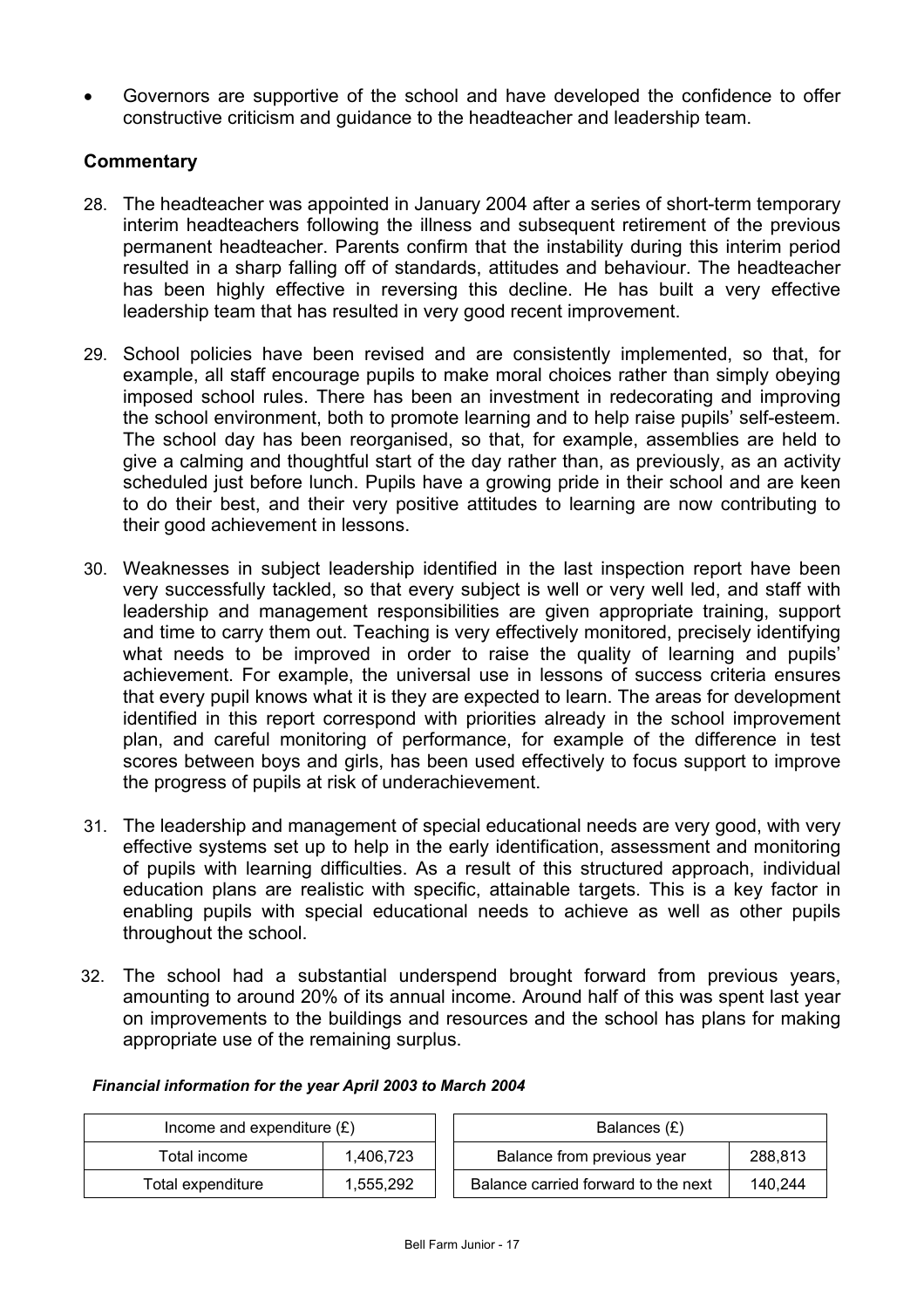| Expenditure per pupil | 3,295 |
|-----------------------|-------|
|-----------------------|-------|

33. Governors are supportive of the school and do a good job. They know the school well, and several visit regularly. Governors have had a difficult time in helping to keep the school on course through the period of instability caused through the successive changes of leadership, and they have been successful in retaining parental confidence through this period. The difficulties that the school went through have helped to strengthen the governing body and given governors increased confidence in constructively questioning the headteacher and leadership staff, so that, for example, governors have a very strong appreciation of the need to ensure that the school achieves *best value*, in terms of improved results as well as good value for money, in its spending decisions.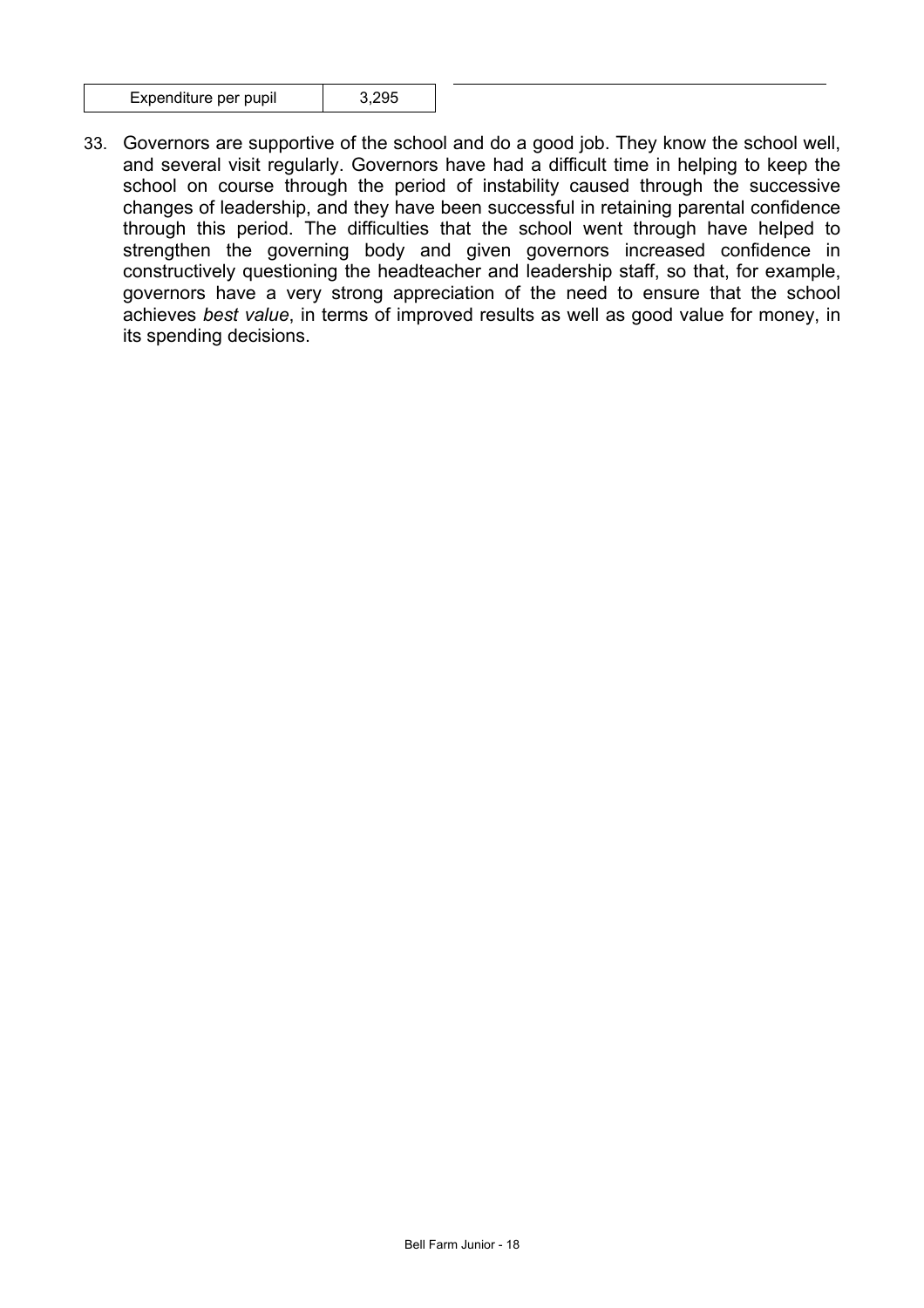# **PART C: THE QUALITY OF EDUCATION IN SUBJECTS**

## **ENGLISH AND MODERN FOREIGN LANGUAGES**

*English was inspected in full and is reported below. French was sampled.* 

34. Pupils in Years 4, 5 and 6 learn **French** and standards are above those of most pupils at this age. Teachers' planning shows how the language is developed as pupils move up the school. In the lessons seen, which were good, pupils learnt new vocabulary and simple phrases. They were able to repeat these and then use them in conversations about their feelings. Pupils are enthusiastic and confident. This subject makes a good contribution to pupils' speaking and listening skills and cultural development.

#### **English**

Provision in English is **good**.

#### **Main strengths and weaknesses**

- Good teaching helps pupils make good progress in learning.
- Assessment information is used very effectively when planning work for pupils.
- Resources for teaching all aspects of English are very good.

#### **Commentary**

- 35. Achievement in English is good throughout the school. This was reflected in lessons observed during the inspection and also in the standards of pupils' work over time. Able pupils in all year groups achieve well because they are set challenging work whilst less able pupils, including those with special educational needs, also achieve well because of the good support they receive in lessons from class teachers and teaching assistants. As a result, pupils are eager to learn and have developed very good attitudes to the subject. Pupils presently in Year 6 attain standards in line with the national average in all aspects of English even though they entered the school with below average writing skills. They have had to endure the disruptive effect of successive temporary changes in the leadership of the school and have still made good progress in learning and achieved well.
- 36. Very effective whole school planning ensures that all aspects of English are covered in depth. Pupils are taught in ability sets, but even within these sets work is matched carefully to pupils' different capabilities. As a result, pupils make good progress. By Year 6, pupils read fluently, with many able to use deduction well to explain the meaning of texts and characters in stories. More able pupils explain why stories are interesting and identify the crucial features of the characters in them. Year 6 pupils talk and listen confidently and display evidence of a widening vocabulary. They join in class discussions with reasoned arguments and logical explanations when, for example, explaining how to write an effective and persuasive advert for a drinks product. Written work is well presented throughout the school and marking is usually helpful to pupils who wish to improve their work although, on rare occasions, it is sometimes just descriptive or congratulatory.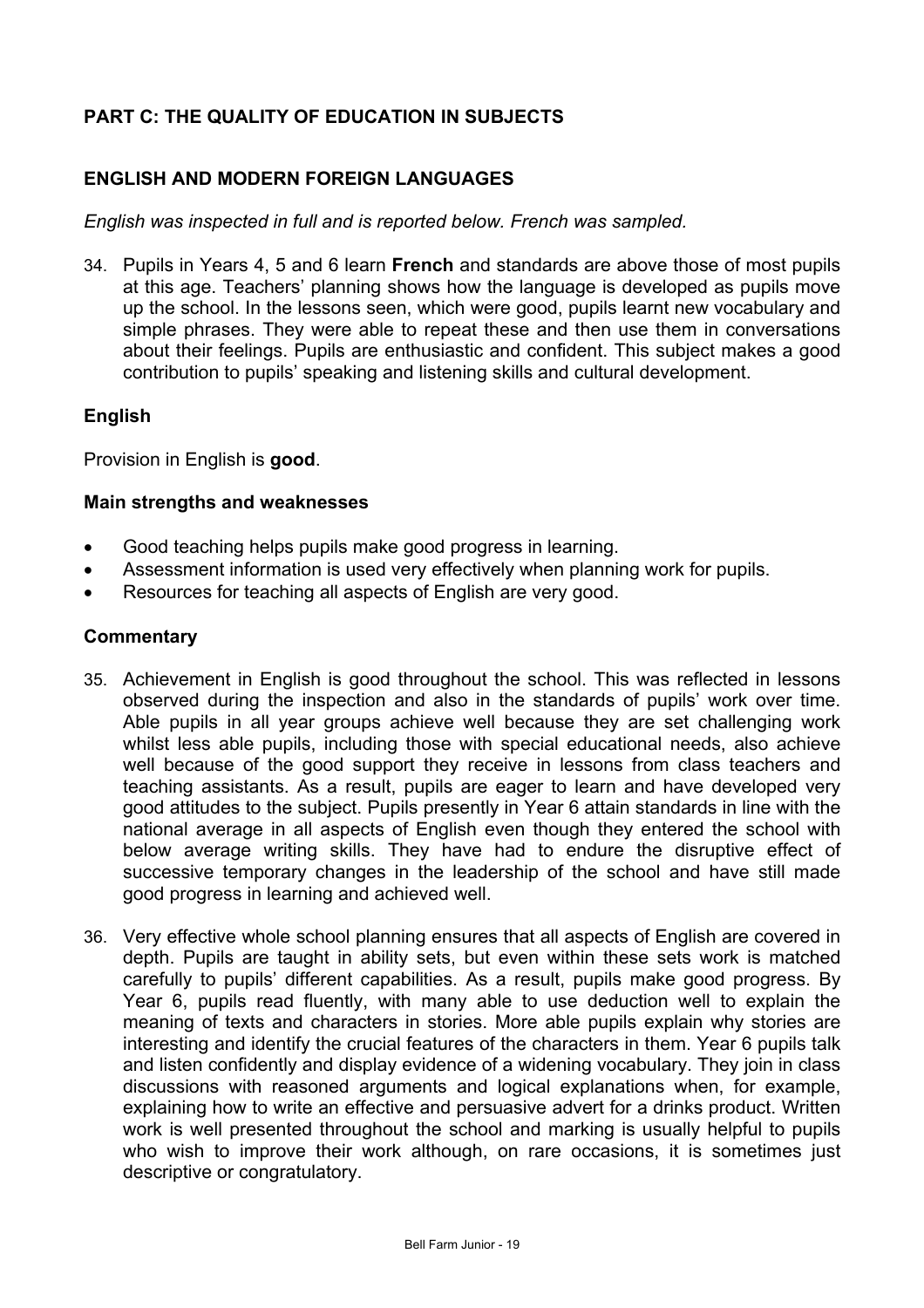- 37. Teaching and learning are good. In one very well taught lesson to Year 4 pupils focusing on analysing funny stories, the teacher linked work very well to the various abilities of pupils and used a very good range of strategies to ensure that they were given opportunities to practise and develop their understanding of adverbs and their use of different tenses of verbs. The pace of the lesson was brisk, the tasks were challenging and the teacher ensured all pupils worked hard. As a result, achievement was very good.
- 38. Improvement since the last inspection has been satisfactory, but there has been very good recent improvement. The subject is very well led and managed and the school now has a very firm idea of those areas requiring further development if standards are to continue to rise. Though attainment in Year 6 is presently in line with the national average, the school has correctly identified the need to continue to improve standards in English as a continued focus of whole-school improvement planning. This has resulted in the school developing very comprehensive systems to monitor and evaluate the attainment of pupils in all year groups on a regular basis and to measure their individual achievement over time. Pupils identified as not making enough progress are easily identified and are then provided with effective extra support in order to boost their learning. The level of data analysis and the implementation of action taken in response to the analysis are very thorough and are already helping to raise standards. Resources for teaching all aspects of English are very good and are used very effectively to enhance learning. The school library is especially well stocked.

## **Language and literacy across the curriculum**

39. Cross-curricular links are used effectively to develop and use literacy and language skills in other subject areas. Teachers encourage pupils to join in discussions at the beginning and end of lessons in subjects such as ICT, history and mathematics, and this helps to improve their confidence and to widen their vocabulary. Many lessons feature structured opportunities for pupils to write in different styles and for different purposes and this contributes significantly to their good progress and achievement in developing language and literacy.

## **MATHEMATICS**

Provision in mathematics is **good**.

#### **Main strengths and weaknesses**

- Challenging and interesting lessons are helping to raise standards and pupils are achieving well.
- Assessment procedures are very good and the information is used well to set work which is matched to pupils' different abilities.
- The pupils' ability to use and apply their understanding of mathematics through problem solving is not developed well enough.
- Resources are used well during lessons to help pupils to understand.

## **Commentary**

40. By Year 6, standards are close to the national average. Despite the drop in standards since the last inspection, they are now rising as a result of very good management and consistently good teaching. Since they joined the school, Year 6 pupils have made satisfactory progress.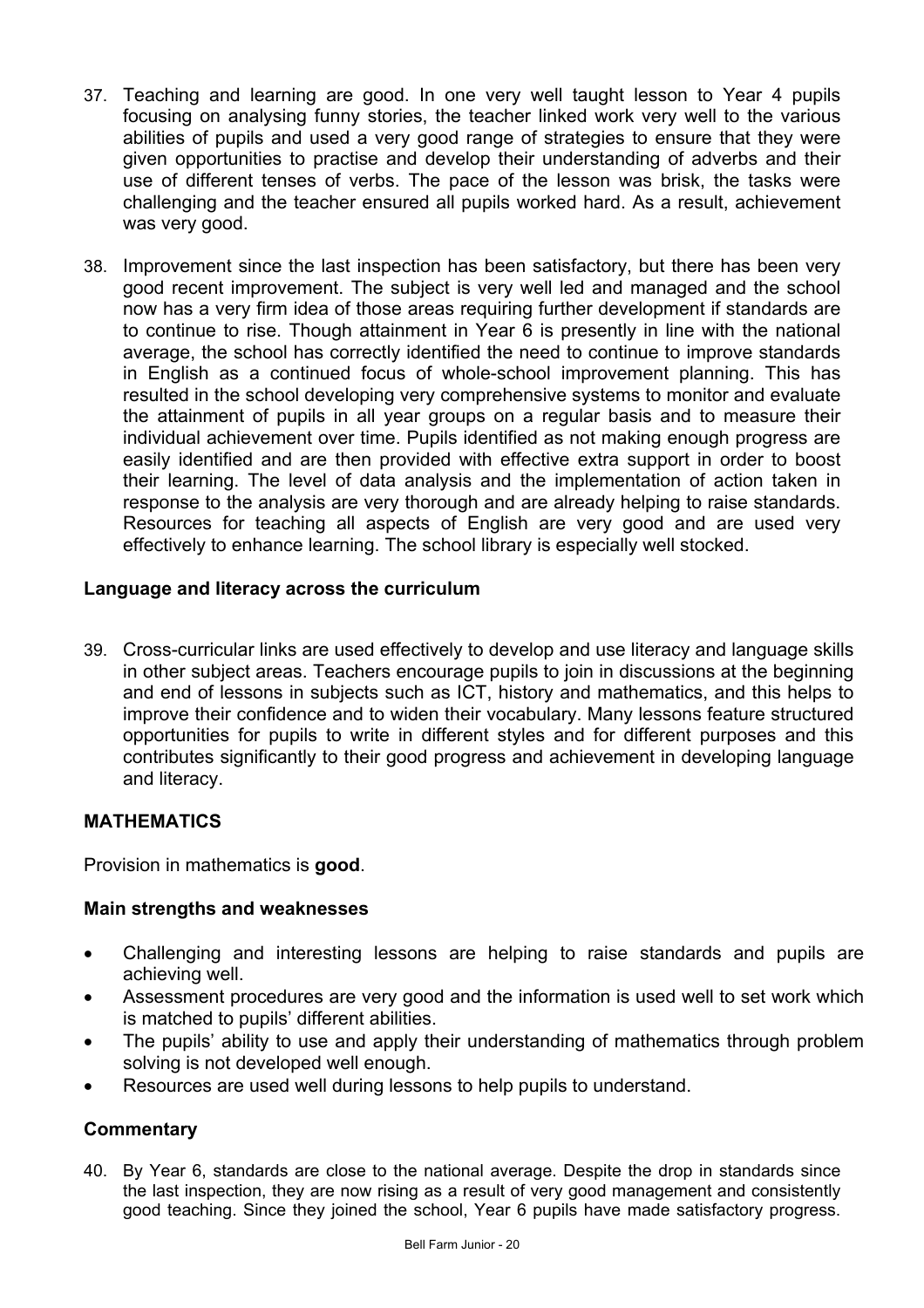The work in their books and in the lessons shows that they are now achieving well, as are the pupils in Years 3 to 5. Setting arrangements, following careful analysis of assessment information, provide well for all pupils including the most able and those with special educational needs.

- 41. The quality of teaching and learning is good. Teachers plan lessons well and make sure that activities are well matched to pupils' different abilities. They give clear explanations and demonstrate examples effectively by projecting computer images onto a screen. Teachers use questions skilfully to involve all pupils, check their understanding and to help them build on what they have learnt before. They give the pupils the opportunity to discuss their ideas, which ensures that all the pupils join in. The good teaching of basic number facts is reinforced well in lively sessions at the beginning of each lesson. However, generally, pupils are not given enough opportunity to apply what they have learnt to solve problems, apply their skills and develop their own thinking. When given the opportunity, pupils enjoy the challenging work and they are keen and contribute their ideas. In a very good lesson, pupils responded readily and rapidly to the high expectations and challenging questions which involved reasoning as well as basic calculation skills. Teachers mark work regularly, and most give feedback to pupils so they can see how to improve their work. This was most effective where teachers referred to how well the pupils had met the aim of the lesson. In some cases, however, marking merely takes the form of ticks and crosses and this gives little guidance to pupils on what they need to do to do better. Homework is used very effectively to follow up work done in class and to prepare for future work.
- 42. The leadership and management of mathematics are very good. The subject is led with high aspirations for raising standards. Staff are provided with good support and role models for the skilful teaching of mathematics. Teachers' assessments of how well pupils are doing are analysed very closely and used very effectively to keep track of pupils' progress and identify and target support for any pupils at risk of underachieving.

#### **Mathematics across the curriculum**

43. Pupils use their mathematical skills well in other subjects. These links are especially effective in science, where pupils apply the skills learnt in mathematics to make careful measurements, calculate averages and record data on graphs. ICT is used to reinforce and extend the work in lessons.

## **SCIENCE**

Provision in science is **good**.

## **Main strengths and weaknesses**

- A substantial amount of work is covered each year, with good links to other subjects.
- There is a good emphasis on vocabulary and accurate recording.
- Pupils are not given sufficient opportunity to explore scientific ideas or think for themselves in practical lessons.
- Teachers use questions effectively to involve all pupils and find out what they understand.

## **Commentary**

44. In the 2004 national tests, standards were average, although they were above the average of similar schools. Standards have declined in recent years and are not as high as they were reported in the last inspection. Work in pupils' books show that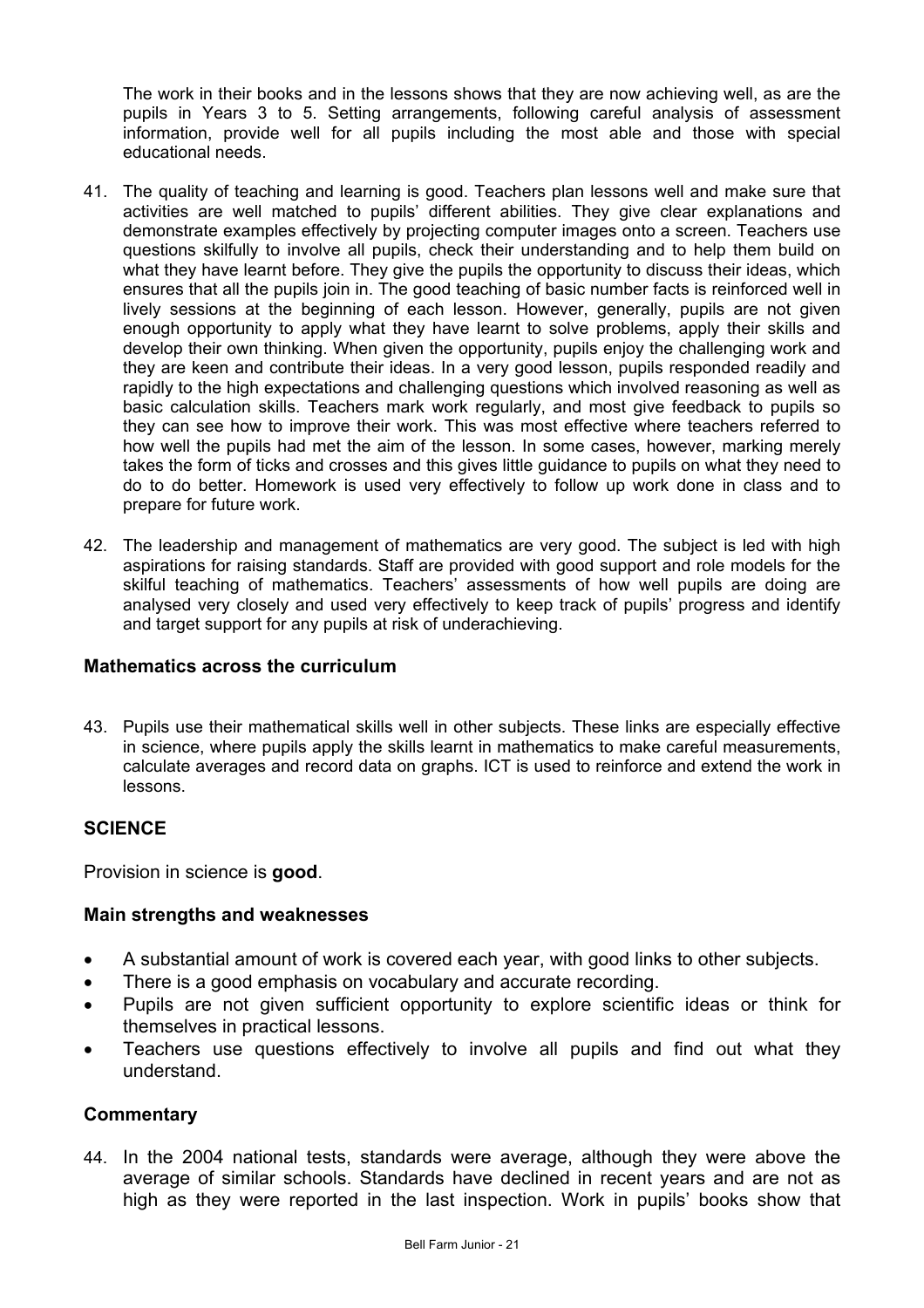standards are now beginning to rise again. Pupils are achieving well, with a secure knowledge of the topics they study. This is because each year group has completed a substantial amount of work, covering the appropriate areas of the curriculum. However, there is not enough emphasis on pupils' own response to scientific investigation or the opportunity for them to think for themselves and write up their ideas.

- 45. Teaching and learning are good overall. Lessons are well planned and the good use of interactive whiteboards makes explanations clear. Other resources are well prepared and support learning well. At the beginning of each lesson, the success criteria are shared with pupils so they know what they are expected to learn by the end of the lesson. Discussion between pupils and teachers ensures that ideas for the planning of investigations are valued. Effective questioning assists pupils in making predictions about what they think might happen in their investigations. They are encouraged to use scientific vocabulary and consider what would be a fair test. There is a good balance between class activity and group work. In some lessons however, teachers tell pupils exactly what they will do and in these lessons learning, though satisfactory, is less effective. Pupils are not always clear about what they have learned, skills are not developed and their scientific understanding is not secure. This is partly because these activities are too directed by the teacher. Pupils do not have enough opportunity to plan and carry out an experiment to find the answer to a given question.
- 46. Marking shows teachers' high expectations of accuracy and presentation, so pupils' books are well organised and neat. Good links with ICT are used to enhance learning for pupils – both for researching facts and in checking their work. Homework is set regularly to follow up work done in class or prepare for a lesson. Reference to other subjects such as geography, music and mathematics in lessons makes the subject more pertinent. Frequent use of the local environment and visits enrich the subject and pupils' learning and understanding.
- 47. The subject is well led and managed. Regular assessments, as well as pupils' performance in national tests, are carefully monitored. This information is used to identify areas for improvement. The need to develop scientific enquiry has been identified and an emphasis on investigative work has already been planned. Leadership and management ensure that opportunities to develop science in other subjects are created and that computers are used effectively to support teaching and learning. Teachers' lesson plans are checked, along with the standard of pupils' work, and lessons are observed and staff given feedback to help them to further develop their expertise in the subject.

## **INFORMATION AND COMMUNICATION TECHNOLOGY**

Provision in ICT is **good**.

## **Main strengths and weaknesses**

- The school is very well resourced for teaching all aspects of ICT.
- Attitudes towards the subject are good.
- The quality of teaching is good.

## **Commentary**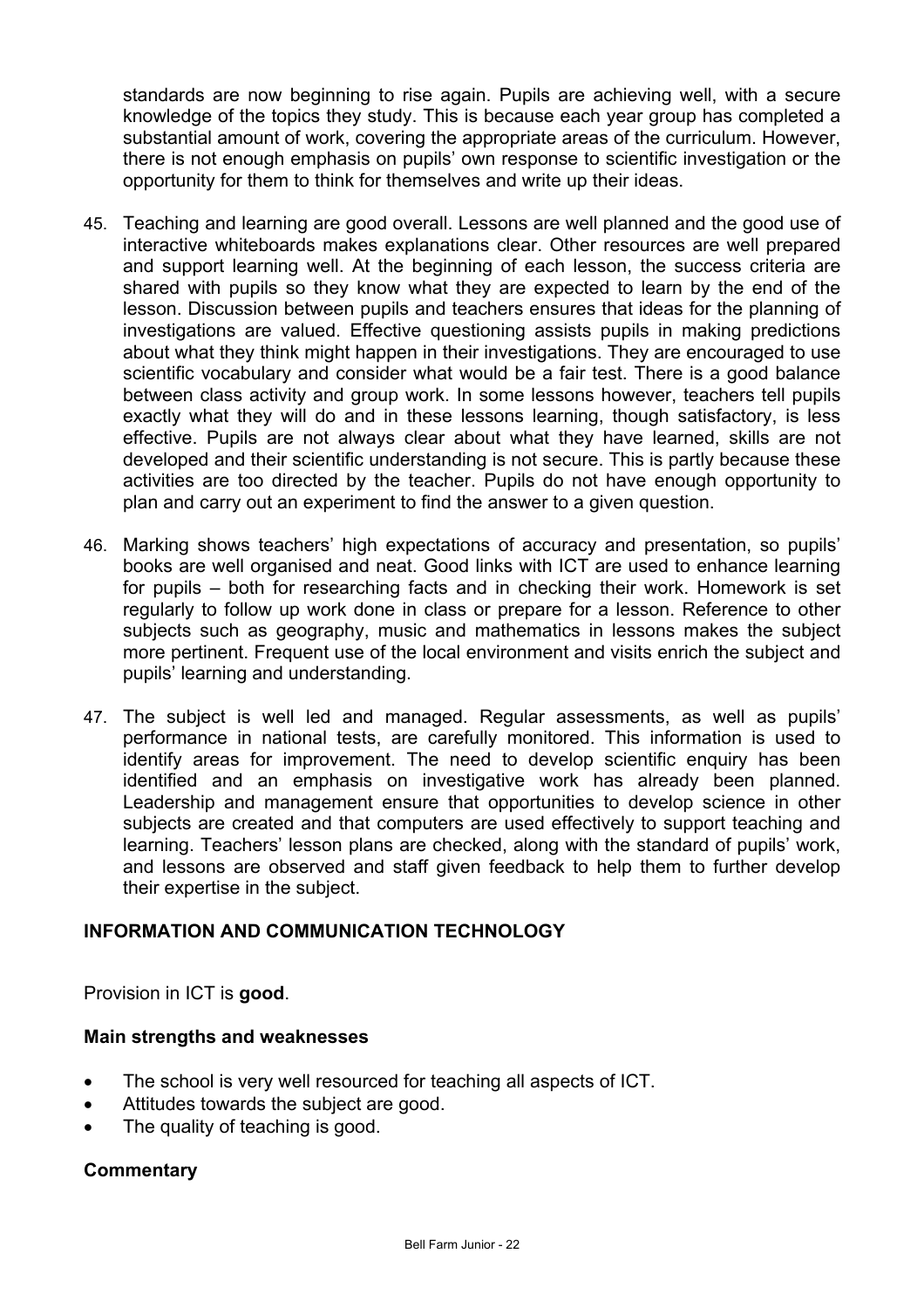- 48. Standards of attainment in ICT are similar to those expected nationally in Year 6 and most pupils, including those with special educational needs, learn and achieve well. Resources for teaching ICT are very good and are used very effectively. There has been good improvement in provision since the last inspection, which then criticised the fact that ICT was not used sufficiently to enhance learning in other subject areas. The school has now addressed this concern in full. There has been a conscious decision by the school to focus on improving all aspects of the ICT curriculum. As a result, funding has been used very effectively to invest not only in a comprehensively resourced ICT suite but also to ensure that pupils have access to a good range of modern computers and other related equipment in their classrooms. This has been a key factor in improving the use of ICT to enhance learning in other subject areas. In addition, interactive whiteboards and video projectors are situated in all classrooms and are used effectively to make learning more interesting and enjoyable for pupils.
- 49. Pupils have regular opportunities to build their knowledge, skills and understanding of ICT in all year groups. This was evident from pupils' work and also from discussions with older pupils, who talked about the subiect enthusiastically and were keen and interested in all aspects of ICT.
- 50. Teachers appear confident when using ICT, and the quality of teaching is good, overall. In the most successful lessons, for example a lesson to Year 4 pupils on searching databases, teaching was stimulating and work was well matched to pupils' abilities. In addition, the class teacher and teaching assistant worked as a very effective team to ensure pupils finding difficulty with their learning were very well supported. This resulted in pupils being engrossed in their work and their achievement was very good. When teaching, though satisfactory, was less successful, the level of support for pupils varied and tasks were not always as fully matched to pupils' abilities and previous learning. This meant they did not all achieve as well as they could.
- 51. Leadership and management are good. The school monitors both teaching and pupils' attainment effectively and has a good idea of the strengths of provision and of priorities for further development if standards are to continue to improve.

## **Information and communication technology across the curriculum**

52. The use by pupils of ICT across the curriculum is satisfactory, overall, and has improved since the last inspection. Pupils are now given regular opportunities to use the internet and to develop and use their ICT skills in other subjects, for example science, mathematics, history and literacy. Use of ICT in other subjects by teachers is good.

## **HUMANITIES**

*Religious education was inspected in full and is reported below. Geography and history were sampled.* 

53. In the one **geography** lesson seen, Year 3 pupils made satisfactory progress in learning about the flora and fauna of the layers of the rain forest because they were enthusiastic about the topic and because the research tasks they were set were appropriately matched to their abilities.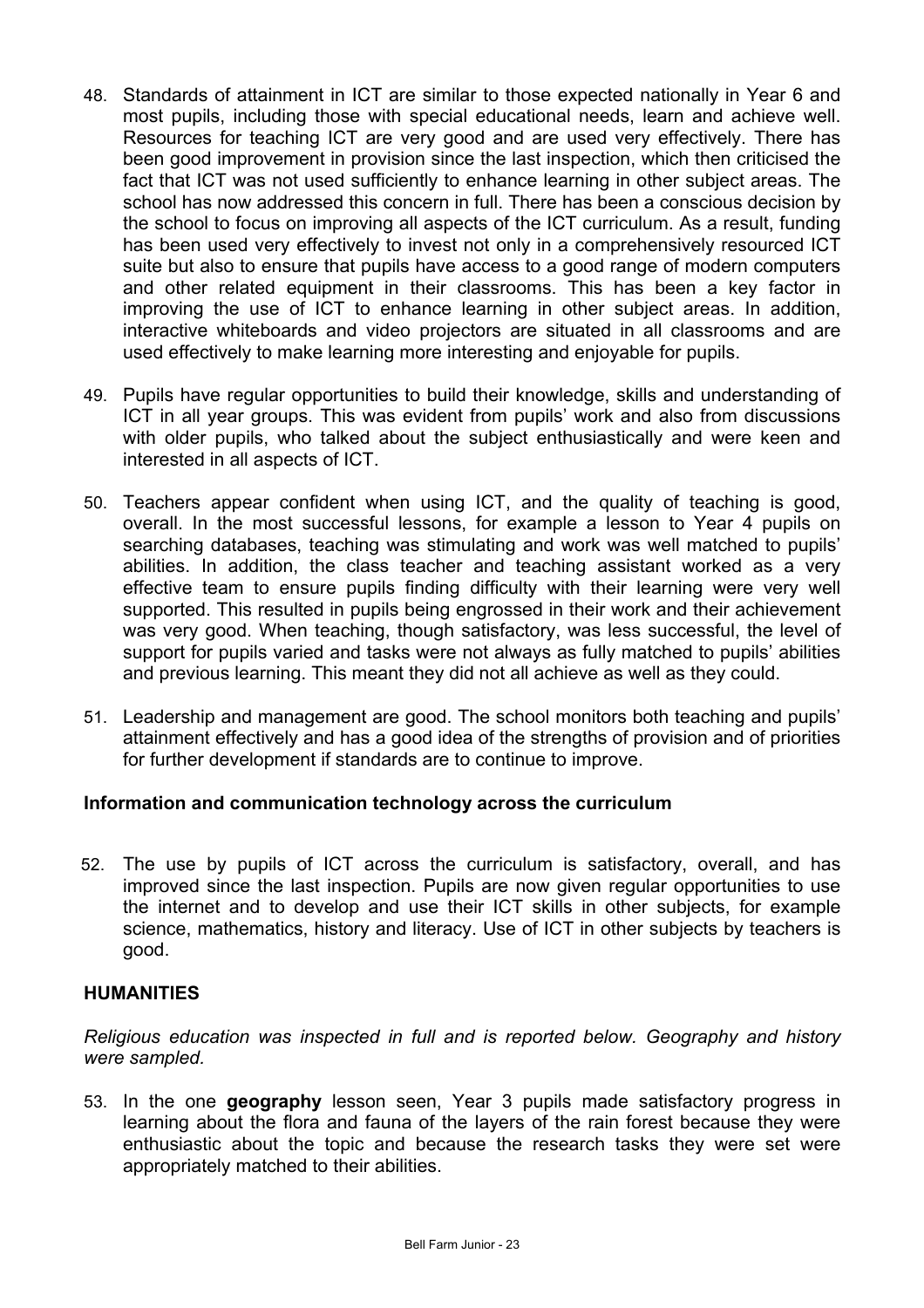54. In the **history** lesson seen, the teacher made very effective use of a *PowerPoint* presentation to engage Year 4 pupils' enthusiasm for learning about Ancient Greece. As a result, pupils made good progress learning about the roles of gods and goddesses in the everyday life of Ancient Greeks.

## **Religious education**

Provision in religious education is **good**.

#### **Main strengths and weaknesses**

- Pupils learn *from* different religions rather than just facts about religious festivals and customs.
- The quality of teaching is good and pupils achieve well.
- Concentration sometimes suffers when the classrooms get hot.

#### **Commentary**

- 55. As at the time of the last inspection, pupils in Year 6 attain the standards expected in the locally agreed syllabus. However, pupils achieve well throughout the school because they learn from different religions as well as the basic facts and features of the major world faiths. For example, pupils in Year 4 learning about Islam's tenets on charity engaged in thoughtful discussions on the nature of charity and on practical ways in which they could help others. Pupils achieved well because the teacher was able to successfully challenge the pupils' preconception that charity was just about giving money to those in need.
- 56. Year 3 pupils learn about the life of Jesus and the importance of ceremonies such as baptism to the Christian faith whilst pupils in Year 4 are given opportunities to enhance their knowledge of not only Christianity but also Islam. By Year 5 pupils compare Hindu and Christian marriage ceremonies and also learn about the meaning of parables. Year 6 pupils study the Hebrew bible and compare different religious beliefs. Pupils' work displays a growing understanding of the importance of different faiths and religious traditions and the multi-cultural nature of modern society.
- 57. The quality of teaching of religious education is good and this is reflected in the standard of pupils' recorded work over time and also in their good attitudes to learning. In a very effective lesson about the reasons why Hindus celebrate Diwali, teaching was stimulating and work tasks were well matched to the different abilities and previous learning of pupils. There was a strong multi-cultural element to the lesson and good use was made of laptop computers to enable pupils to search the internet for more information about the importance of Diwali. In addition, the teaching assistant provided good support for less able pupils. As a result, attitudes to learning in this lesson were very good and nearly all pupils achieved very well in developing their knowledge and understanding of the similarities and differences in relation to Christian and Hindu religious traditions. A common factor in lessons that, though satisfactory, were less successful, was the debilitating effect of the excessive heat in classrooms. This represented a barrier to learning because it made concentration difficult for pupils and sometimes affected their achievement.
- 58. Leadership and management are good. Resources are also good and are used effectively to promote learning, as are trips to places of worship – which help to stimulate pupils' interest in the subject and bring it to life. Links between religious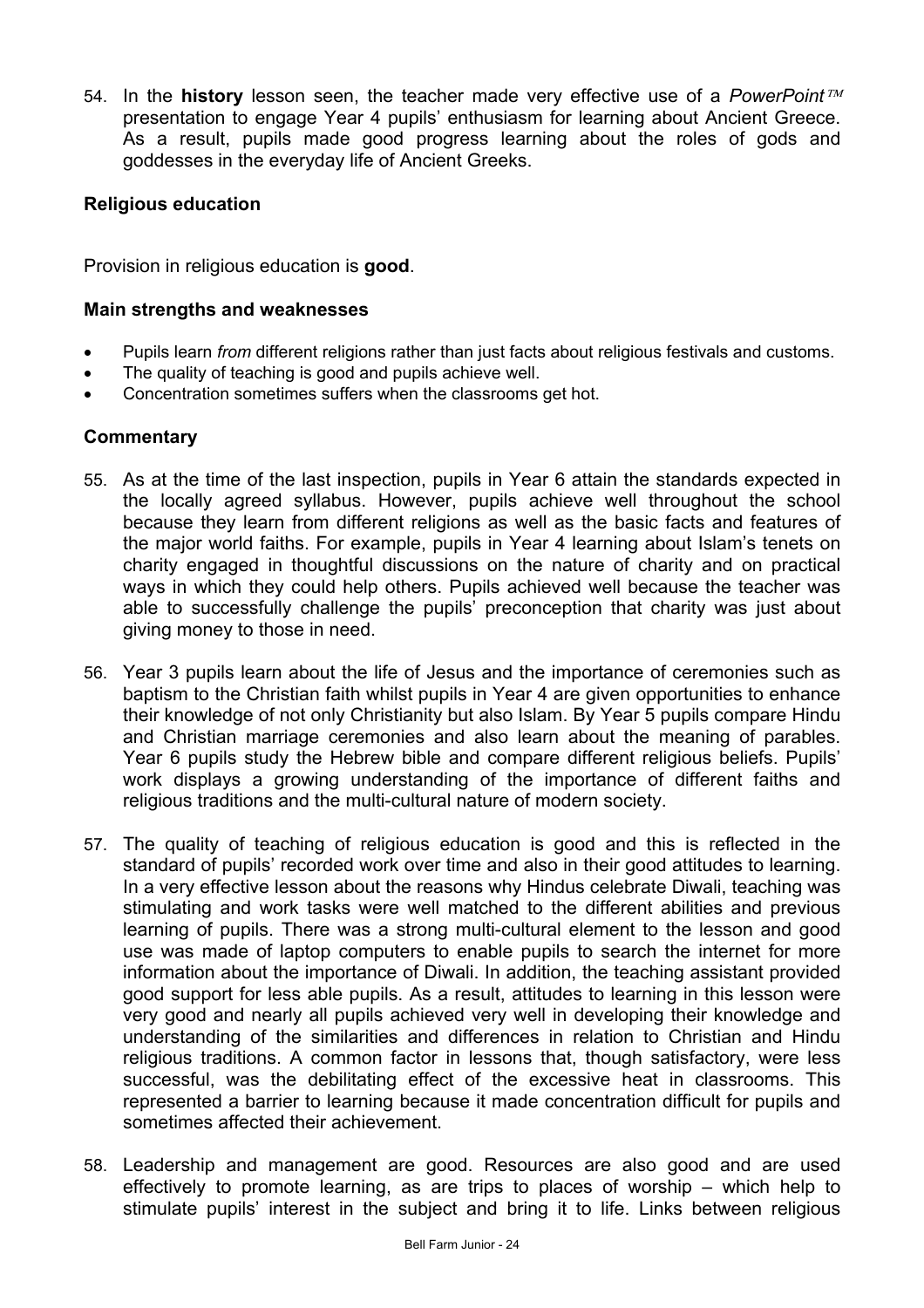education and other curriculum areas, such as literacy and personal, social and health education, help to give the subject greater meaning for pupils.

#### **CREATIVE, AESTHETIC, PRACTICAL AND PHYSICAL SUBJECTS**

*Art and design was inspected in full and is reported below. Design and technology, music and physical education were sampled.*

- 59. No **design and technology** lessons were observed but all the work seen was of at least average standard, with some good quality examples. Work in pupils' folders and on display shows that pupils have a good understanding of designing, making and evaluating products. They are also taught specific skills, such as sewing with different stitches. They have good opportunities to undertake substantial projects with a range of materials. For example, they make moving monsters from a range of materials in Year 3 and money containers in Year 4. Year 5 pupils investigate boxes in everyday use before designing and making their own. Pupils in Year 6 have the opportunity to plan and model fairground attractions with different mechanisms. The quality of the finished products varies, but is usually at least satisfactory, and there are examples of good quality products in several classes.
- 60. In the **music** lessons seen**,** pupils achieved well. Year 6 pupils paid great attention to the lyrics of the John Lennon song *Imagine*, which contributed well to their spiritual development. Pupils sang with great enjoyment in their singing assembly and made good progress in following the teacher's signals for dynamics. Because of the teacher's good relationships with the pupils, they show increasing confidence as more and more of them volunteer to sing solo to lead the rest of the group. Pupils have the opportunity to join several choirs, including one run by the caretaker. They rehearse for different events during the school year, including the local music festival. A number of pupils benefit from instrumental music tuition and attain above average standards in their playing.
- 61. Two **physical education** lessons were observed. One was good and the other was satisfactory. The lessons were well planned to develop pupils' skills with a suitable warm up and cool down. Year 3 pupils co-operated well when practising skills of bowling and batting which were used in a modified game of rounders. Pupils understood the rules and played enthusiastically, despite the heat. Year 4 pupils used their measuring skills to record how far they jumped and to set themselves targets for further improvement. The well-attended after-school clubs for sport make a very good contribution to the provision for this subject. Pupils do well in competing with other schools, especially in swimming and athletics.

## **Art and design**

Provision in art and design is **good**.

#### **Main strengths and weaknesses**

- Pupils like art and are confident to try out new ideas and techniques.
- Sketchbooks are used well to try out ideas.
- There are good links with other subjects.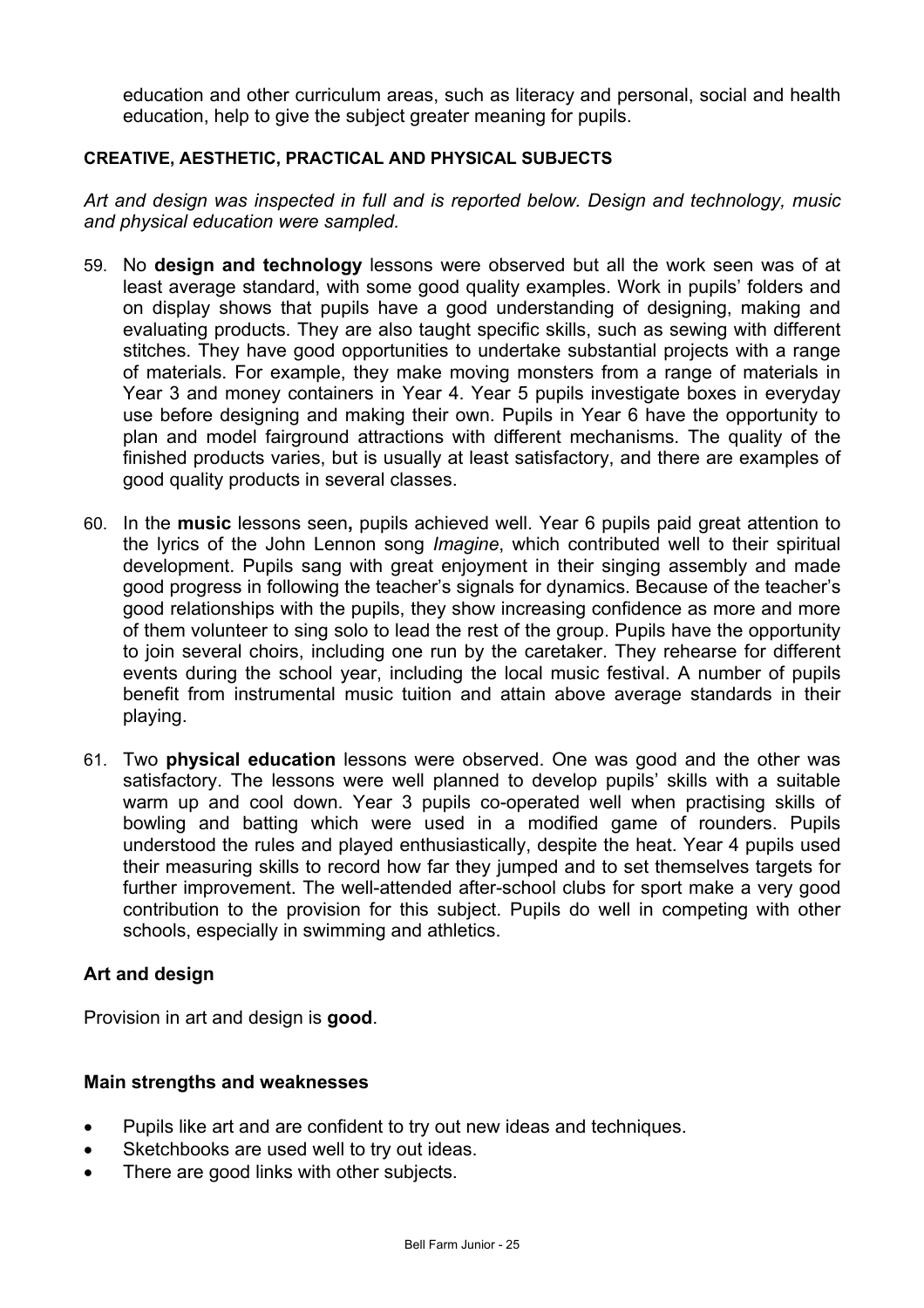## **Commentary**

- 62. Standards in art and design are above average. Pupils work effectively in a wide range of media. Their skills are developed systematically, and this is exemplified by some of the work on shading in their sketchbooks. By Year 6, their drawing skills are well developed, as shown by their Pop Art designs. They work carefully and imaginatively to produce work of good quality and achieve well. A strength of much of the work is that it is developed systematically over several weeks, so that the finished product shows improving techniques, and is often of a high standard. ICT is used effectively throughout the school to reinforce and illustrate different artistic effects. Good links with history, science and literacy provide an interesting and purposeful stimulus for work.
- 63. Teaching and learning are good. In a very effective lesson in Year 6, a good balance was achieved between pupils applying the skills they had learnt about perspective to the imaginative design of a 1960s album sleeve. Pupils are interested in lessons because teachers explain and illustrate techniques clearly, enabling, for example, pupils in Year 4 to create African masks in the style of Picasso. The good range of resources are used well to ensure pupils acquire a range of skills and experience.
- 64. The subject is led and managed well, and pupils' enthusiasm for art is stimulated by the high quality of display which shows off some of the best of the pupils' work, including a striking series of studies of the techniques used by Van Gogh, reproduced using a variety of media. There has been good improvement since the last inspection.

## **PERSONAL, SOCIAL AND HEALTH EDUCATION AND CITIZENSHIP**

*Personal, social and health education (PSHE) was sampled. Citizenship is not taught as a separate subject, although elements of citizenship are included in the personal, social and health education lessons.*

65. **Personal, social and health education** is taught very effectively as both a discrete subject and through integration into other subjects. Sex and relationships education, and alcohol and drugs misuse are also effectively included in this provision. In addition, *Circle Time* – where pupils sit in a circle and take turns to discuss their views and concerns – also supports effectively this aspect of the curriculum. As a result of this structured approach, pupils gain in self-esteem and learn to respect one another. They also have the opportunity to express their views about the school through an elected school council.